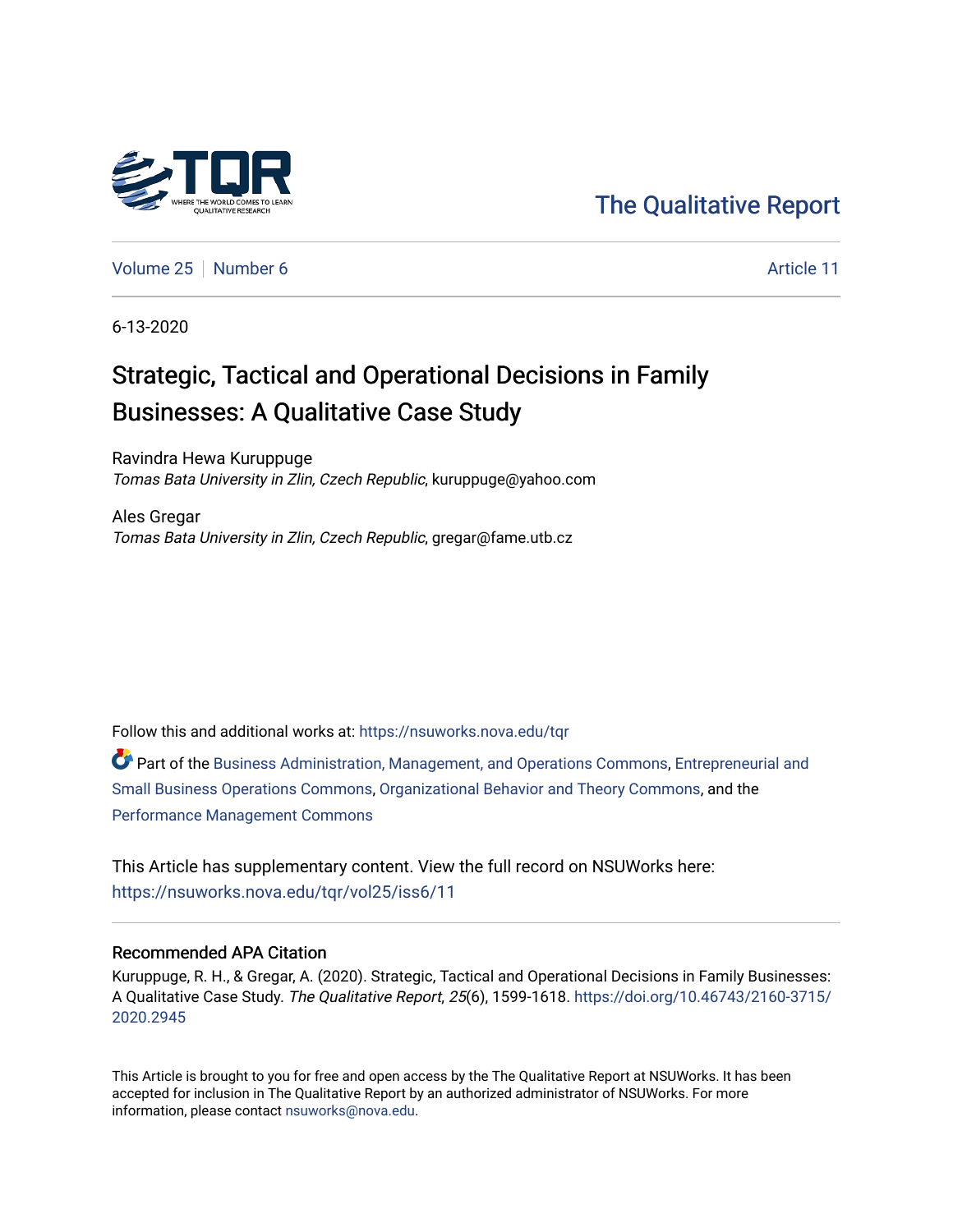# **Qualitative Research Graduate Certificate** Indulge in Culture Exclusively Online . 18 Credits **LEARN MORE**

## Strategic, Tactical and Operational Decisions in Family Businesses: A Qualitative Case Study

#### Abstract

Previous studies of family businesses have no common agreement on what should be the most effective and efficient approach for making decisions at different managerial levels to solve business issues. Accordingly, the main objective of this study was to understand the nature of decision-making by family members who are involved in a business in different capacities such as owners, owner managers, and managers. Locating the research in the interpretivist paradigm, and utilizing qualitative case study methods (Yin, 1994), we interviewed 24 respondents from 12 well-known family firms from different districts in Sri Lanka. Thematic analysis indicated that the consultative approach is mostly used by family members in operational, functional, and top level management decisions. Yet, family members' decisions in the business as owners, owner-managers, and managers have not shown a common decision-making process. Owner-managers' roles in the business decisions are highlighted as they make rational, risk averse, and deliberate business decisions which would assist to run the business. In comparison, owners and managers have followed the consultative decision-making approach to shape business decisions in line with family requirements.

#### Keywords

Decision-Making, Family Firms, Manager, Owner, Owner-Manager, Sri Lanka, Qualitative Case Study

#### Creative Commons License



This work is licensed under a [Creative Commons Attribution-Noncommercial-Share Alike 4.0 International](https://creativecommons.org/licenses/by-nc-sa/4.0/)  [License](https://creativecommons.org/licenses/by-nc-sa/4.0/).

#### Acknowledgements

Authors of this article are grateful to the Internal Grant Agency of FaME TBU No. IGA/FaME/2016/001: Enhancing Business Performance Through Employees' Knowledge Sharing, for financial support to carry out this research.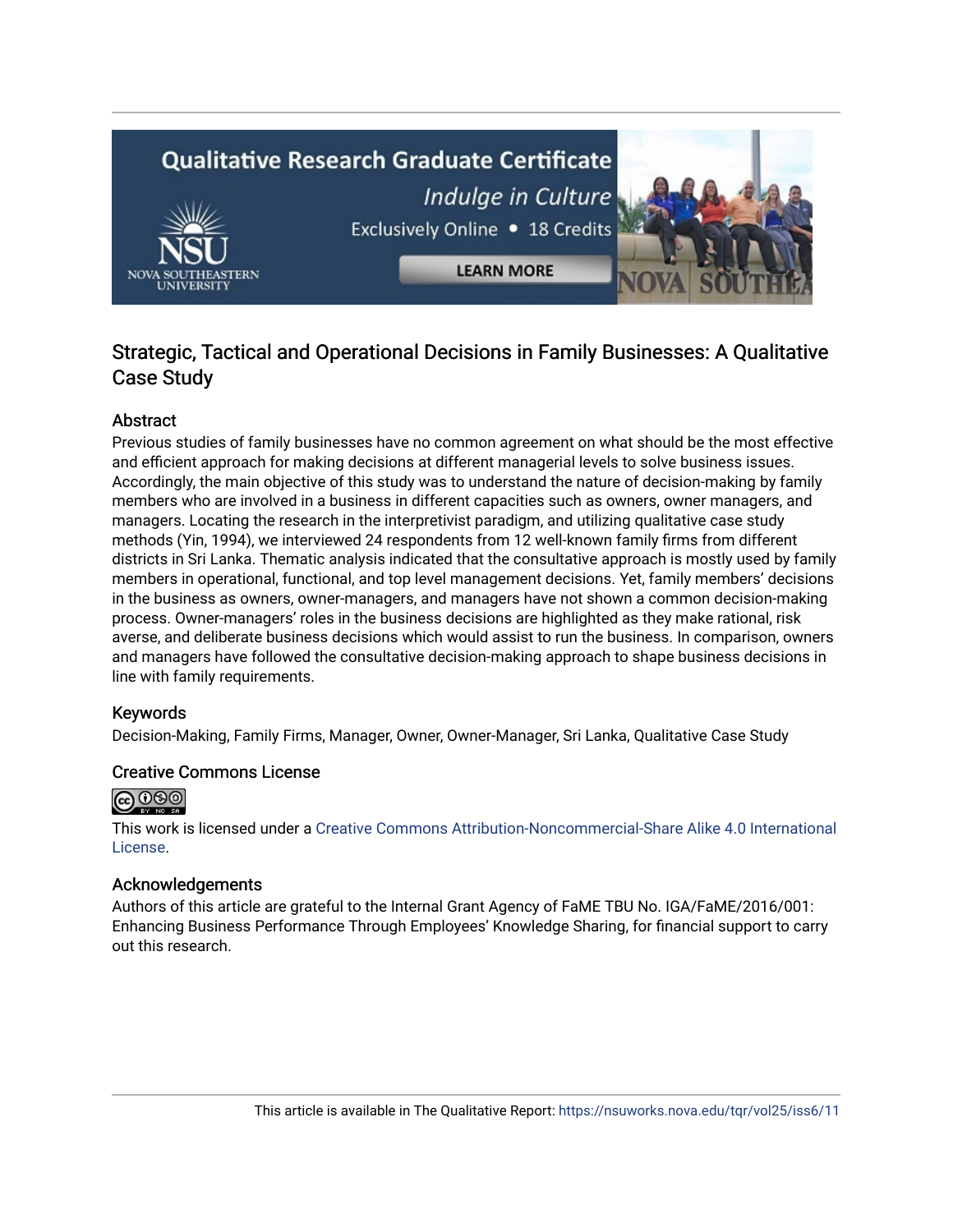

## **Strategic, Tactical and Operational Decisions in Family Businesses: A Qualitative Case Study**

Ravindra Hewa Kuruppuge and Ales Gregar Tomas Bata University in Zlin, Czech Republic

*Previous studies of family businesses have no common agreement on what should be the most effective and efficient approach for making decisions at different managerial levels to solve business issues. Accordingly, the main objective of this study was to understand the nature of decision-making by family members who are involved in a business in different capacities such as owners, owner managers, and managers. Locating the research in the interpretivist paradigm, and utilizing qualitative case study methods (Yin, 1994), we interviewed 24 respondents from 12 well-known family firms from different districts in Sri Lanka. Thematic analysis indicated that the consultative approach is mostly used by family members in operational, functional, and top level management decisions. Yet, family members' decisions in the business as owners, owner-managers, and managers have not shown a common decisionmaking process. Owner-managers' roles in the business decisions are highlighted as they make rational, risk averse, and deliberate business decisions which would assist to run the business. In comparison, owners and managers have followed the consultative decision-making approach to shape business decisions in line with family requirements. Keywords: Decision-Making, Family Firms, Manager, Owner, Owner-Manager, Sri Lanka, Qualitative Case Study*

#### **Study Background**

Theories related to management functions have a long history of classifying business decisions according to management levels. Some authors in this field have divided business decisions into categories placing "time" in the center. Initially, researchers in this field considered long, medium, and short-term business decisions considering the time span required to make a decision. Then, in the latter part of the 1950s, scholars were concerned only with the practical value of a business decision. Accordingly, they divided decisions into two categories, namely, "business significance decisions" and "business important decisions." The definition of each category of decision was based on the contribution of a decision to smooth functioning. The current stage of business decisions classification has accommodated both the "time span" and "value" of a decision to identify decisions as strategic, tactical, and operational. According to Amason (2001), a strategic decision is a single or a combined decision which could affect the overall organizational functioning such as launching a new product, expanding the market share, or changing technology. These kinds of decisions are administered or governed by the highest level of management who have ownership rights of the organization. As a result, strategic decisions are considered to be most important decisions in case of overall functioning of the firm. However, tactical or operational level decisions may apply only in sectional, departmental, or individual levels than the overall firm level. Tactical decisions are also called functional level decisions as these decisions are related to financing, investing, and human resources of the firm. Generally, tactical decisions are made by senior managers of the firm. Operational decisions are recognized as less important decisions and are made at a supervisory level. The ultimate objective of these decisions is to use resources effectively.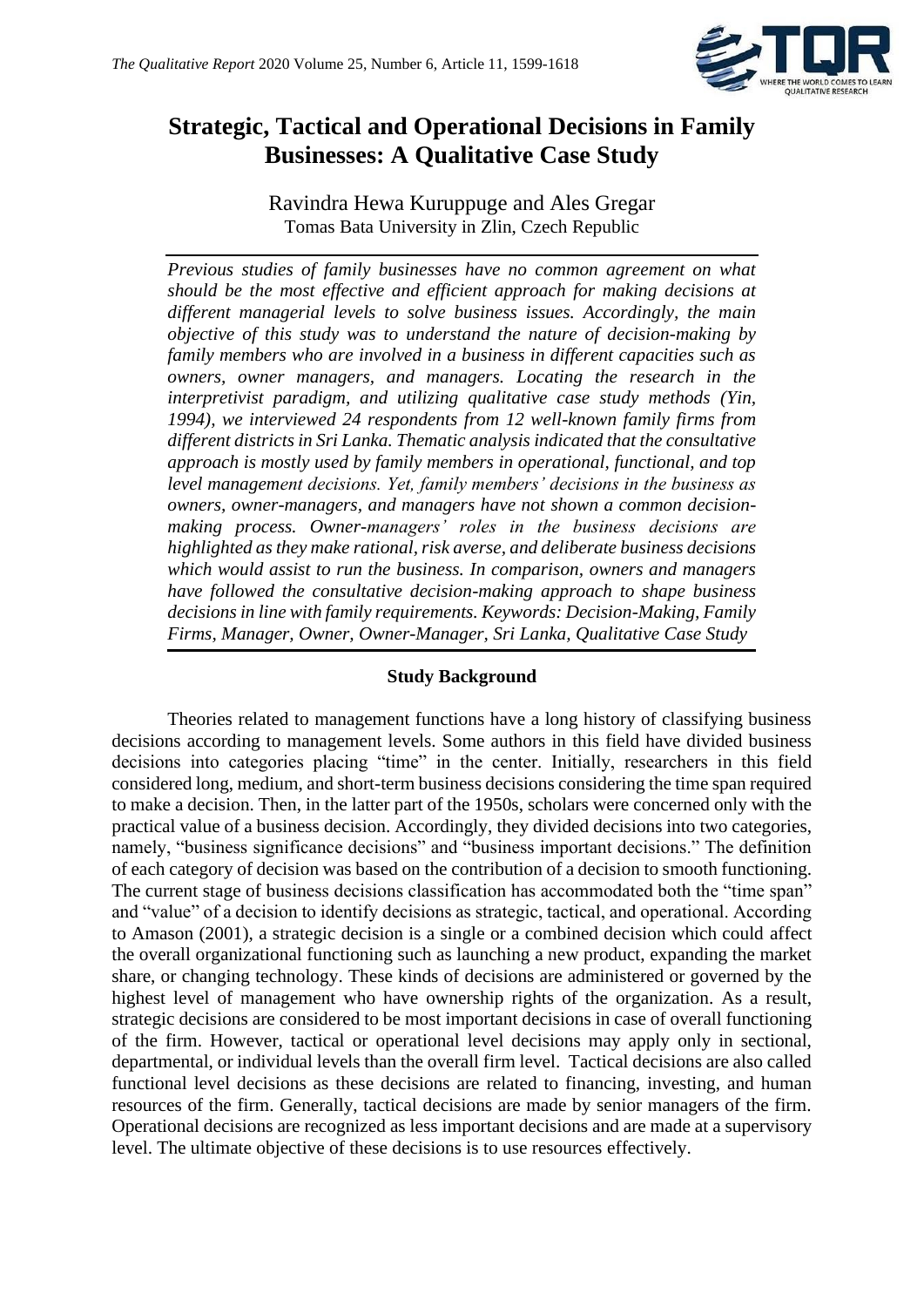Elaborating individual involvement in decision-making in varied capacities at each managerial level in businesses would bring a more comprehensive picture of the functioning of a firm. Detailing such human behaviour would be a remarkable contribution to theory advancing the knowledge of decision-making by an individual employee in a firm, specifically, family business managers. In practice, owners' knowledge of managers' decision-making behavior in the business would immensely assist the longevity of the firm. Meanwhile, family firms have become an attractive study area recently due to several reasons. Firstly, it is calculated that 80% of businesses all over the world are controlled by families (Poza, 2007). Secondly, the economic landscape of most nations remains dominated by family firms (Astrachan & Shanker, 2003). As such, understanding and clarifying family business related constructs will immensely facilitate most of the businesses in the world. Thirdly, when macro level economic variables are considered, family firm's roles in the economy is significant in terms of employment generation, wealth creation, and industrialization. One of the other reasons to gain such attention for family firms is its unique features over non-family firms in terms of ownership, governance, and management. Family involvement as owners, ownermanagers, and managers have significant influence in decision-making process of family firms.

Family firms occupy a unique position and have distinctive features that set them apart from other non-family businesses. Features like super business performances resulting in positive business outcome within 3 years of commencing; worry of survival; family involvement in ownership, governance, and management; and priorities for non-business objectives of the business like family requirements are examples of unique features about family firms. Previous scholars of family firms believed that "family involvement in business activities" is the main factor dividing family from non-family businesses (Anderson & Reeb, 2003; Chrisman, Chua, & Sharma, 2005; Chrisman, Kellermanns, Chan, & Liano, 2010; Dyer, 2006). According to previous studies, family businesses have some unique business strengths and weaknesses (Miller & Breton‐Miller, 2006). Working as a team based on blood or relative relationships provides mutual understanding in the workplace, and more dedication, commitment, and access to approach one another more easily can be advantages for a firm (Dyer, 2006). At the same time, close family involvement tends to create some complexities that arise from sibling rivalry, multi-personnel succession, underperforming family members, divorce and detachment of members, multiple ownership rights, familial interpersonal conflict, and expansion of the business (Miller & Breton-Miller, 2006). One of the main strengths of family firms over non-family firms is family involvement. Family businesses can expect trust and loyalty from family members more than from non-family employees in the business. Trust and loyal behavior of family members towards overall management of the business would incur less administrative costs. In addition, trust and loyal behavior of family members in the business can encourage other employees also to work towards achievement of business objectives. Further, family involvement can make a great impact on decision-making processes at all managerial levels in the firm. As the business success is based on pillars of decisions, irrespective of the nature, size, and orientation of the business, firms have to make correct decisions at the right time (Li, Zhao, Shi, & Li, 2014). In this regard, family firms have the added advantage of making effective decisions in an environment consisting of managers who are connected in terms of family relations and business responsibilities. In addition to business relations, kinship and friendship have strengthened the attachment of individual members to the business. This tight attachment has provided positive results in cases of decision-making in the firm (Poza, 2007). However, there is a scarcity of knowledge about decision-making processes in diverse managerial levels of family businesses in which family involvement plays an important role. According to Bird, Welsch, Astrachan, and Pistrui (2002); Casillas and Acedo (2007); Sharma (2004); and Chrisman, Chua, and Sharma (2003), decision-making in family firms is rarely researched and it has not adequately addressed the individual family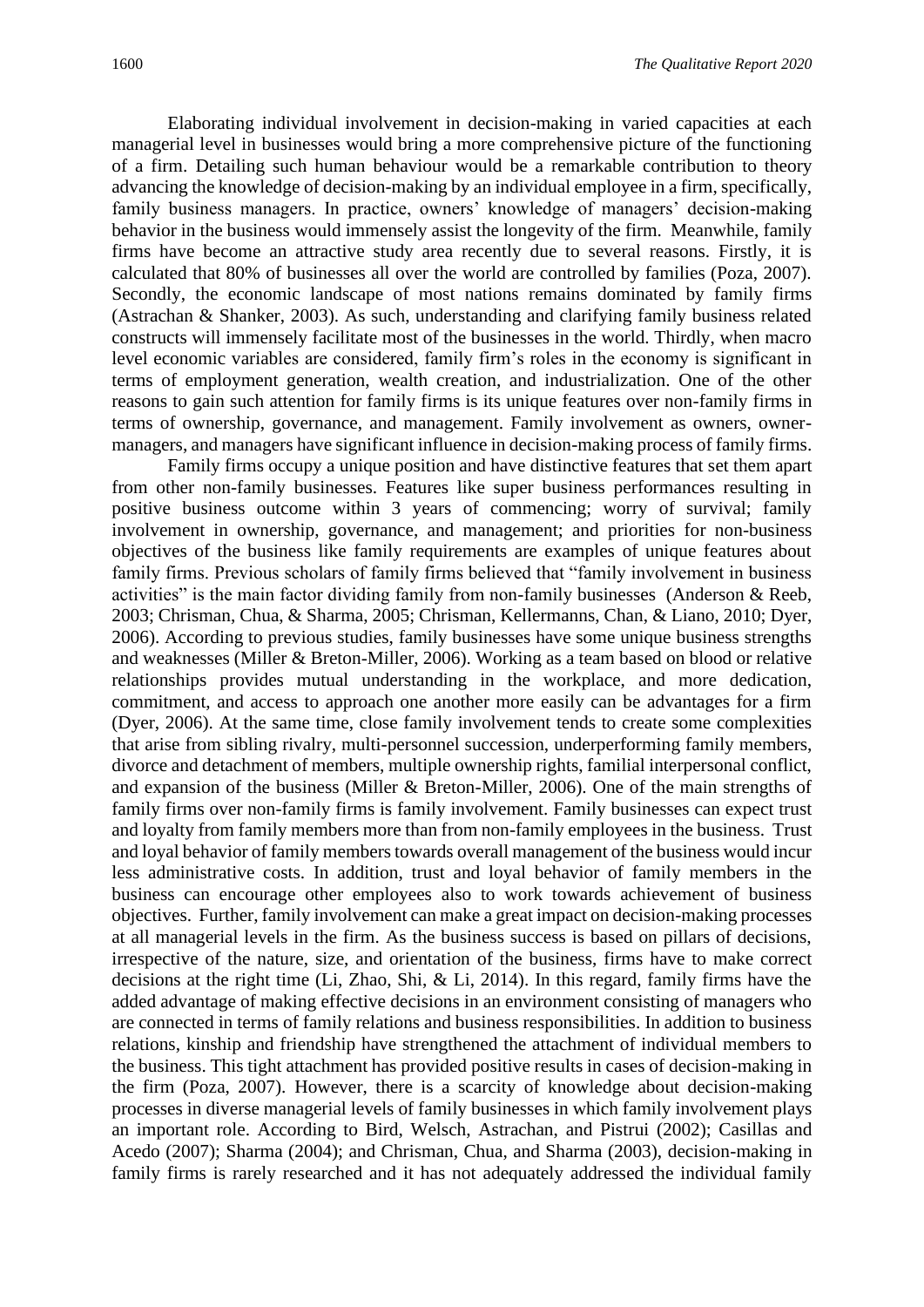members' role in the business. Moreover, family members' influence on decision-making processes at each managerial level has become obvious in family businesses. Family involvement in decision-making in businesses has greatly influenced the functioning of the business. Family involvement has not always provided positive outcomes for the business (Yeniaras, Sener, & Unver, 2017). Sometimes, family involvement helps run family businesses smoothly in the short-run or maybe family involvement helps to confront a survival problem in the long-run. Therefore, it is important to understand the nature of family involvement in business decision-making. In addition, family influence in business activities has created an interesting puzzle in the field of family business: "How do family members make decisions in managerial positions in the business as owners, owner-managers, and managers in the business?" Accordingly, this study is trying to fill this gap exploring the nature of decisionmaking by family members in managerial positions as owners (individuals or a group of people who own the entity), owner-managers (individuals who own and manage the firm), and managers (a family member who does not have ownership right of the firm) in the business. Accordingly, the main goal of this study is two-fold: to review the nature of decisions taken by family members at various managerial levels in a business and to understand how positional power of family members as owners, owner-managers, and managers shapes business decisions in line with family objectives in Sri Lanka. This research contributes to theory and practice in numerous ways. Firstly, addressing these issues of family businesses would enhance the knowledge base of decision-making in family businesses in developing economies like Sri Lanka where most of the businesses are Small and Medium-sized Enterprises (SMEs). This study would be an encouragement for future researchers as well for family business studies in Eastern business culture where very little research has been conducted in this area. Secondly, generally 80% of businesses around the world are believed to be family-oriented businesses. These businesses are making decisions significantly different from other businesses.

In addition, this knowledge would be useful for owners, entrepreneurs, human resource managers, and non-family professionals in family firm to make their decisions in cases of family member's involvement and decision-making in the firm. At the same time, other stakeholders like investors, agents, and customers also can get the benefit out of these research findings as it is very important for them to know how each member of the family makes decisions in the firm.

#### **Literature Review**

A business decision is defined as a judgment to achieve organisational objectives efficiently and effectively. In his famous book, *Harvard Business Review on Decision-making*, Drucker (2001) defined a decision as a personal conclusion about a situation. In addition to Drucker, many other scholars believe that effective business decisions drive business success. For example, Casillas and Acedo (2007), in a qualitative study of identifying the characteristics of the family business, using author co-citation analysis (ACA) identified different research trends within the field including decision-making processes. Christman et al. (2010) also have done a qualitative study exploring intellectual foundations of decision-making in family businesses by identification and review of 25 influential articles. Poza (2007) has written a detailed descriptive book of family businesses addressing decision-making patterns and Sharma (2004) explored the current nature of family businesses including decision-making based on a review of 217 refereed articles. These scholarly written articles and the book of *Harvard Business Review on Decision-Making* (Drucker, 2001) helped us to review the literature for this study. Further, our research is located in the interpretivist paradigm (Braun & Clarke, 2006) adapting to qualitative case study methods (Yin, 1994). However, the majority of research on family businesses has focused upon the economic dominance of family firms in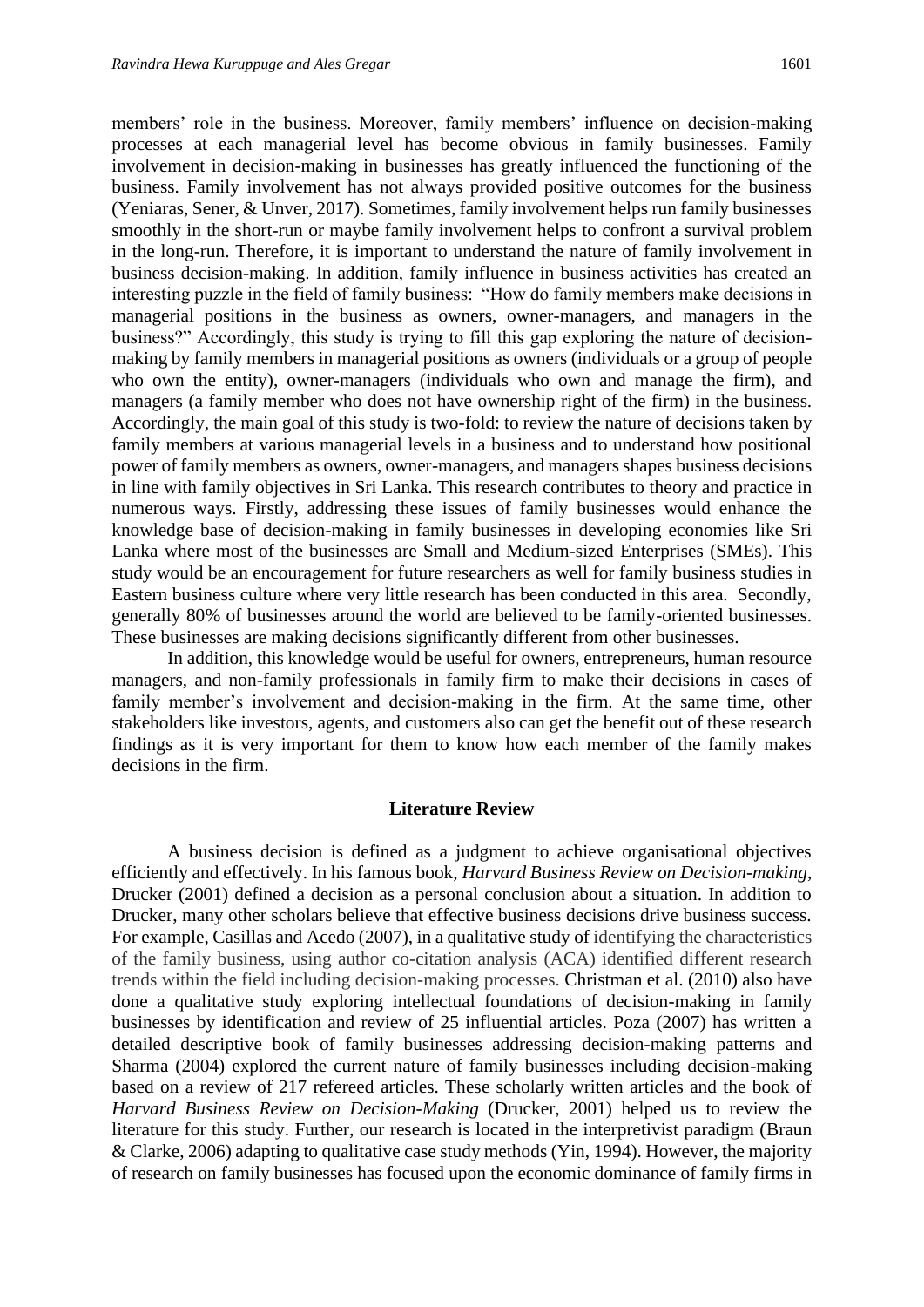most countries (Chua, Chrisman, & Sharma, 1999; Habbershon, Williams, & MacMillan 2003). The success of exploring family involvement in business mainly depends on identification of family business as a separate type of business from non-family business. Yet, it is observed that mixed results have been found in establishing sources of uniqueness in comparative studies between family and non-family businesses in the current literature. Therefore, the first part of literature review of this study serves to identify the uniqueness of family business in the sphere of decision-making. The second part provides the nature of decision-making in family businesses. The combination of these two subsections develops the main argument of this literature review: family businesses are comparatively different from non-family firms in their decision-making and in this regard, family members' involvement in managerial positions plays a significant role in shaping the decision-making process of family businesses.

#### **Family Business in the Sphere of Decision-Making**

Scholarly research on the domain of entrepreneurship has widely addressed the business issues, however, some of them have focused on family firms and their characteristics related to the founding entrepreneur. According to previous researchers, the sole decision-making power at the beginning stage of the business has been taken care of by the founder. At this stage, entrepreneurs have shown their interest to govern the business in an autocratic way rather than consulting with others (Shane, 2008). Moreover, in this stage, owners have treated the business as their "baby," and then the business has been considered an extension of the owners' identity in latter stages (Levinson, 1971). However, once the family became larger due to succession of the business over generations, the possibility for internal business conflicts among family members would also become higher (Casillas & Acedo, 2007). As a result, when the business expands by involving more family members, disagreements, individual conflicts, and separation of motives in the case of decision-making can start among family members. Such issues may be compounded by consecutive generations and the business suffers as family members experience more problems in solving family dilemmas than business problems (Poza, 2007). Knowing this reality, previous studies have mostly concentrated on succession issues such as competition among family members for higher positions in family firms than decisionmaking (Casillas & Acedo, 2007; Chrisman, Chua, & Sharma, 2003; Sharma, 2004. Moreover, when succeeding generations start to govern the business, the "shadow of the founder" becomes a common issue (Cater, 2006). This has been identified by scholars as "founder centrality" (Kelly, Athanassiou, & Crittenden, 2000). The founder may hinder the effective business process (Davis & Harveston, 2001), particularly if the successive generations are not permitted to make decisions in line with current business requirements. The shadow of the founder has become a major issue in the case of decision-making in present day family firms (Feltham, Feltham, & Barnett, 2005).

#### **Decision-Making in Family Businesses**

A generally accepted principle in handling business matters is to make rational decisions, especially with respect to finance-related matters (Alderson, 2009). Yet in family firms, maximization of financial value through gaining profits is not the sole target. Financial decisions also include family as well as business traditions. Offering jobs to family members, maintaining the goodwill of the family, and protecting the business for up-coming generations are some examples (Gallo, Tapies, & Cappuyns, 2004). Generally, when important decisions are taken at diverse managerial levels in family businesses, decision-making traditions in the history of the business are also considered as guidance. In this decision-making process, higher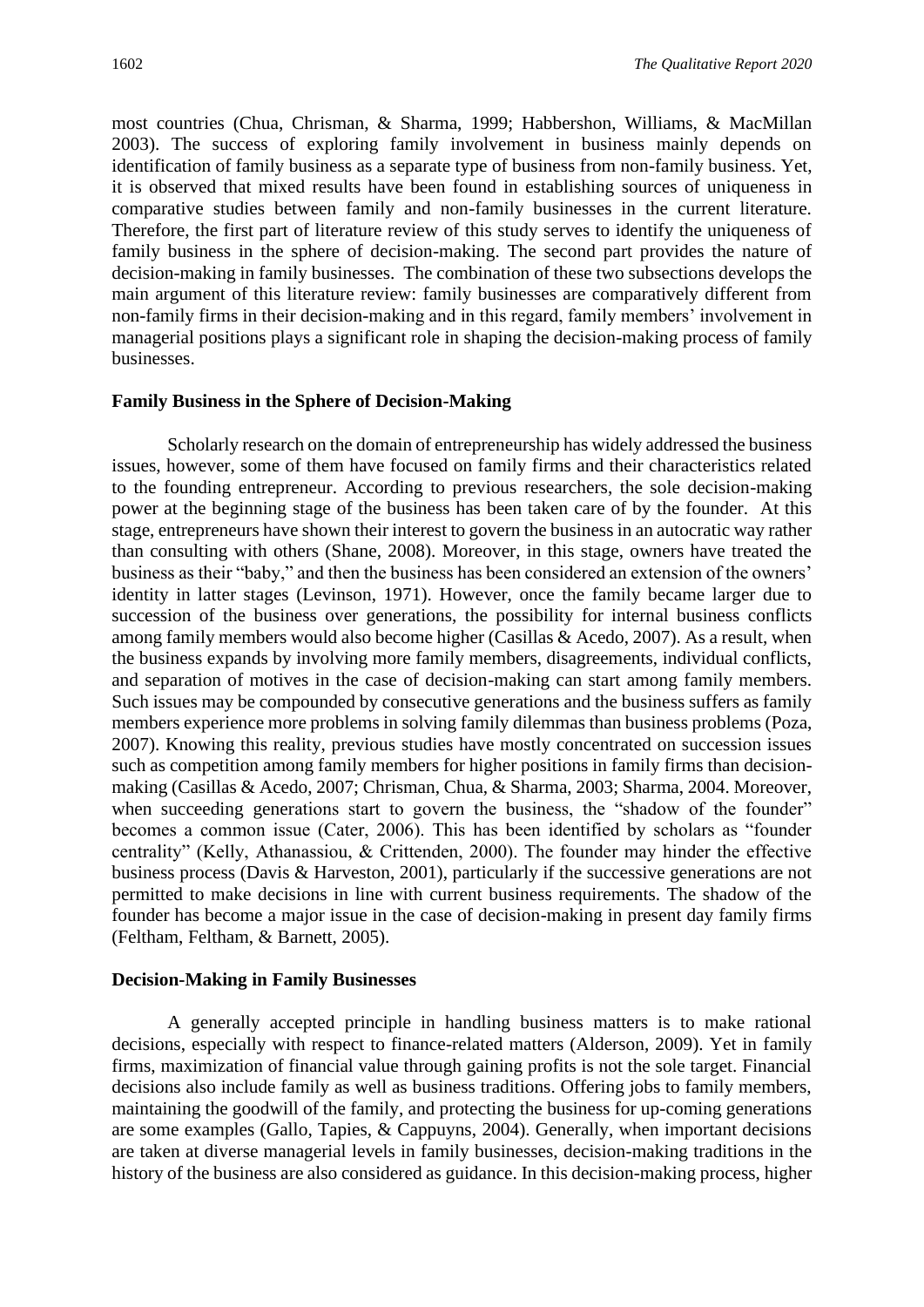management of the business generally expects more contributions from family members in the business (Poza, 2007). Protecting the reputation, family name, and business are considered family members' responsibilities more than that of non-family members. Duh, Belak, and Milfelner (2010) divided family and non-family firms into two categories identifying decisionmaking processes based on trust in persons. Non-family firms were recognized as more dynamic, entrepreneurial, competitive, and challenging in light of decision-making than family firms. Further, connecting leadership and decision-making in family firms, Sonfield and Lussier (2004) found that leadership of the firm is highly related to decision-making processes in the business. They further confirmed that decision-making is affected by the business generation which is currently governing the business. According to them, the first generation has a tendency to make more centralized decisions than other generations as the founder of the business still is central in the decision-making process.

Further, according to studies in family firms, managers of family firms are appointed based on blood or relative relationships (Antonsson, 2012). Appointments are usually given to people from a single family. It is natural that particular families' values, ethics, and culture are transferred to the firm through these appointments (Duh, Belak, & Milfelner, 2010). The decisions at each level in the management of the firm cannot not operate from those values, ethics, and culture in general (Vallejo, 2008). Victor and Cullen's (1987) model about ethical approaches of companies explains that family firms show more ethical decision-making than non-family firms because of influence from the family. Christman et al. (2005) also has confirmed a positive relation between the influence of family values and performance-related decision-making of the business in their conceptual model of quantitative study. In contrast, developing a conceptual framework based on existing studies, Barnett and Kellermanns (2006) have provided evidence to confirm that family involvement has no relation to overall performance of family firms.

Moreover, decision-making has been identified as one of the key factors regarding family involvement (Astrachan & Shanker, 2003). Family business literature is not clearly conclusive on the effect of familial relations on business decisions. Evidence is available for both negative and positive perspectives indicating family involvement as a decisive factor in the decision-making process in the firm. Goffee and Scase (1985) revealed the importance of delegating power to non-family executives in order to make important decisions in the business. In addition, Laird (2007) in his quantitative survey of nearly 800 senior, top level managers of family businesses from throughout the USA, were asked to provide their opinions and views about present operations of the businesses, significant challenges by having a family business, and their future plans for the survival. Based on survey results, Laired concluded that these firms are also following a "systematic decision making process" (p. 17) which most firms would practice in the present day businesses. But this study also could not reveal the exact systematic process of decision-making which exists in family businesses in the USA in detail to make the reader clear about steps of "systematic decision-making process." However, Ibrahim, Angelides, and Parsa (2008) researched the decision-making process of family firms. They concluded that a family firm's decision-making process is faster than that of the nonfamily firms. Contradicting this idea, Prince and File (1995) have found that family businesses are by its origin slow in decision-making processes as the business decisions involve many family members. Bringing a new framework to family business decision-making, Miller and Le Breton-Miller (2005a) pointed out that decision-making of family firms is based on values, stories, concepts, and beliefs of the owning family rather than rational business objectives.

Although the literature in this field holds plenty of studies about business decisionmaking, most of the studies have shown and described decision-making generally rather than specifically. Very few studies have conceptualized the decision-making process at different managerial levels such as strategic, tactical, and operational in a firm. However, in this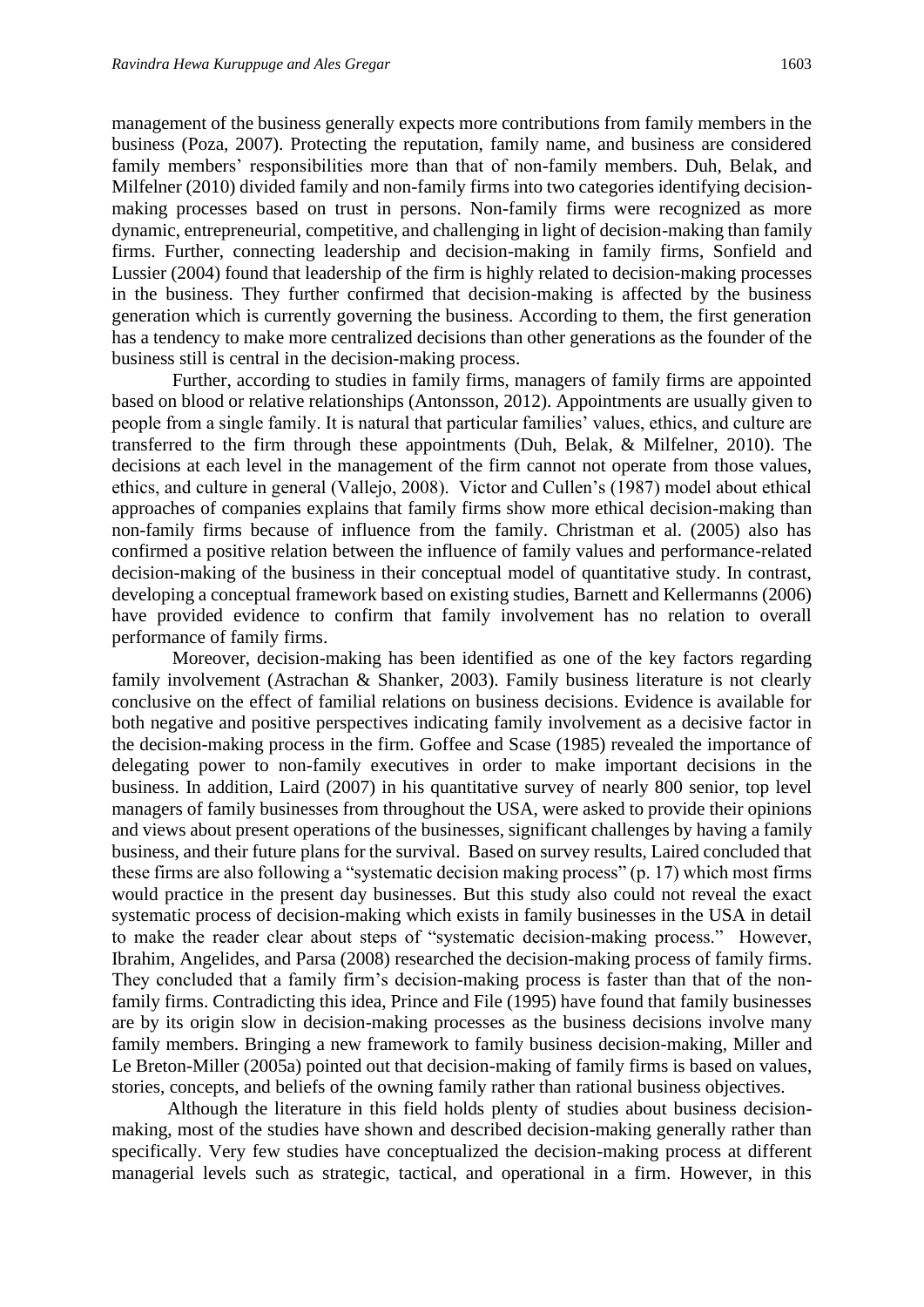literature review we argued that family businesses are comparatively different from non-family firms in their decision-making and in this regard, family members' involvement in managerial positions plays a significant role in shaping the decision-making process of family businesses. It was further confirmed by the argument that decision-making is highly influenced by family involvement and decisions are taken based on family and business requirements. In conclusion, this argument has shown the path to develop the concept framework of our study addressing the question of inquiry: how do family members make decisions in managerial positions in the business as owners, owner-managers, and managers in the business, by briefing the nature of decision making in family businesses? Figure 01 shows this story as a picture and it is treated as the conceptual framework of the study.



#### **Figure 01. Nature of decision-making in family firms**

Source: Researchers' opinion based on existing literature

#### **Researchers' Contexts**

This study was conducted by Mr. Ravindra Hewa Kuruppuge, as a part of his PhD studies at Tomas Bata University in Zlin Czech Republic. In his PhD studies, he has focused on knowledge sharing in family businesses. Before engaging in PhD studies, he was working as a senior lecturer attached to University of Peradeniya, Sri Lanka. One of his career research fields is family businesses. The co-author of this article, Associate Professor, Ales Gregar, is the supervisor of PhD studies of Mr. Kuruppuge. He is also a Senior Lecturer attached to Tomas Bata University in Zlin and well-known academician in the area of human resource management in Czech Republic.

#### **Methodology**

Our philosophical stance for exploring decision-making in family business is interpretivism (Braun & Clarke, 2006). The researcher works within this paradigm believing that reality is subjective, and it is mentally constructed by individuals (Guba & Lincoln, 1994) and understanding that reality can never be perfectly created and that only approximation to reality is possible. The results of research from studying decision-making in family businesses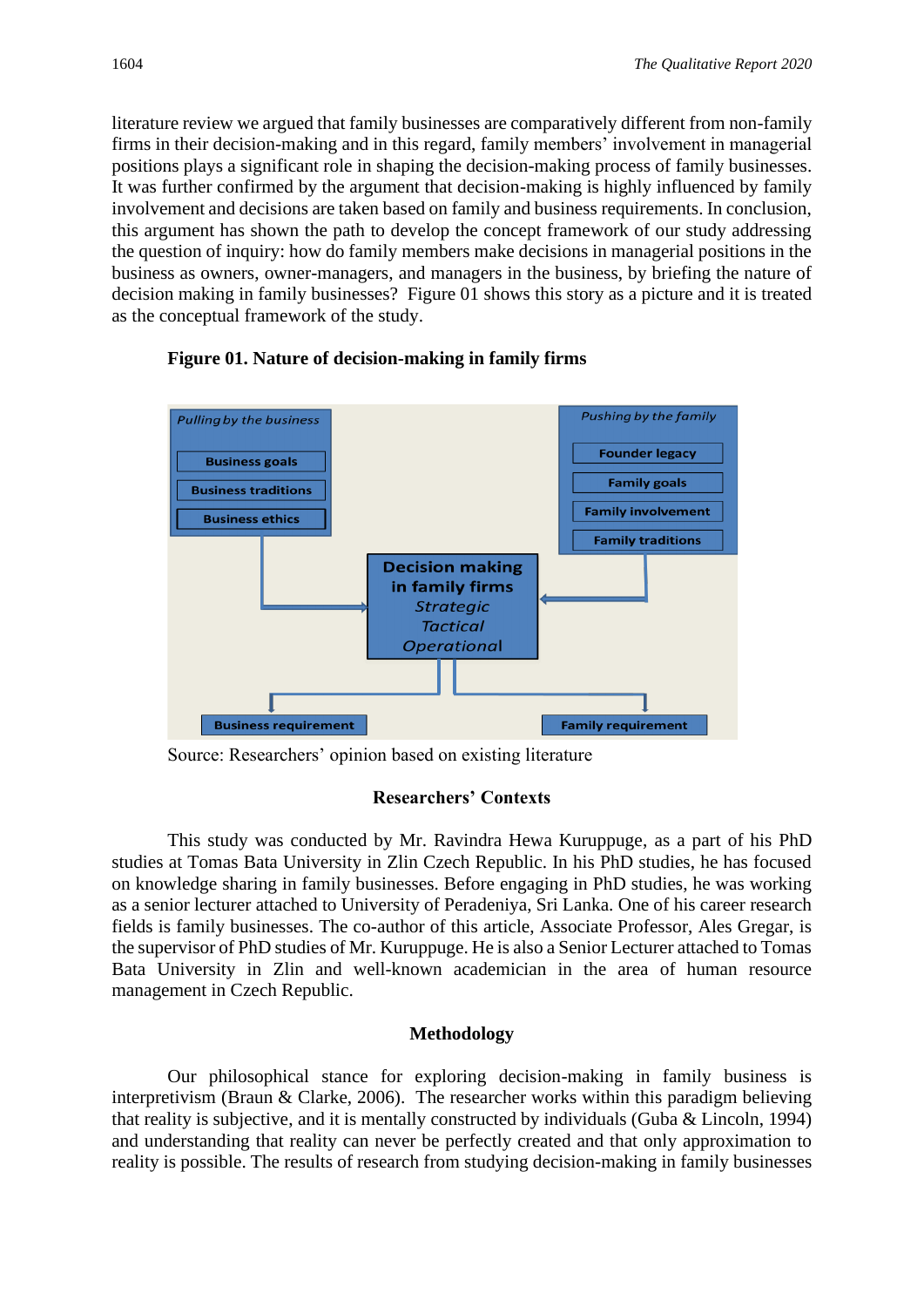are not everlasting truths, but rather bits of understanding and pieces of knowledge in the ongoing search for understanding reality.

The case study research is undertaken as a strategy of investigation because of the ability to access multiple sources of evidence (Robson, 1993). This method is relevant and practical for studying matters like complexities, dissimilarities, and contradictions in realities (Stake, 1995) in depth. The belief in multiple realities regarding a phenomenon like decisionmaking, which is subjective, requires multiple sources of evidence to develop an argument. Such investigation invites triangulation of evidence to understand phenomenon related to behavioral aspects of individuals. However, as Herling, Weinberger, and Harris (2000) noted, the concepts of a case, case study, and case study research are often used interchangeably in literature. The exploratory nature of a case study allows flexibility and because of this tends to lend itself to qualitative methodology and analysis in order to understand the complex phenomena like family involvement in business decision-making which is very significant to the context. At the same time, the involvements in business by family members differ from context to context in various aspects and cannot be generalized at any point. Because of this, the multiple case study approach was selected. It permits the researcher to strive towards understanding the phenomenon of interest by using several independent instrumental case studies to get an insight in the study area.

#### **Participants**

Initially, 12 family firms, which are privately held and successful in business operation during last couple of years in Sri Lanka were selected as cases using a purposive sampling technique. They were purposefully selected by looking at a brief business history for each business from the Family Business Directory provided by the "Chamber of Commerce, Sri Lanka" which is a non-governmental business organization. We had a discussion with the expert from the Chamber of Commerce about the suitability of case studies to investigate our phenomenon. At their recommendation and based on the purpose of the research, 12 cases which represented the industries of agricultural machinery products and development, restaurant and catering, sweets and bakery products, leather products, furniture, jewelry products, biscuits related products, textiles, optical products, assets development, book publication and marketing, and supermarkets were selected. As explained in the data section, all respondents were selected and included only if they had at least 5 years of experience working in the business. The location of the family firm was also a concern in selecting the firm as cases as the authors of this article believe that firms from different locations in Sri Lanka would reflect the understanding of the phenomena. Further, we felt the diversified location of cases was important to avoid similarity of businesses processes and decisionmaking patterns unique to regions or an area. Accordingly, all cases (the main branches) are located in the Western Province which has three Districts namely Colombo, Gampaha, and Kalutara of Sri Lanka. The geographical distribution of cases among the three Districts is represented as four, six, and two respectively from Colombo, Gampaha, and Kalutara. All districts were selected purposefully; the majority of business firms are located in these districts.

#### **Ethical Permissions**

The ethical implication of a study has become one of the most important aspects in order to take the precautionary actions to protect the rights and well-being of the research participants. Accordingly, we as researchers implemented some practices in terms of ethical considerations. A brief description of the study and procedures was initially given to the firms and to the personnel interviewed. In addition, we provided the researcher's identity, an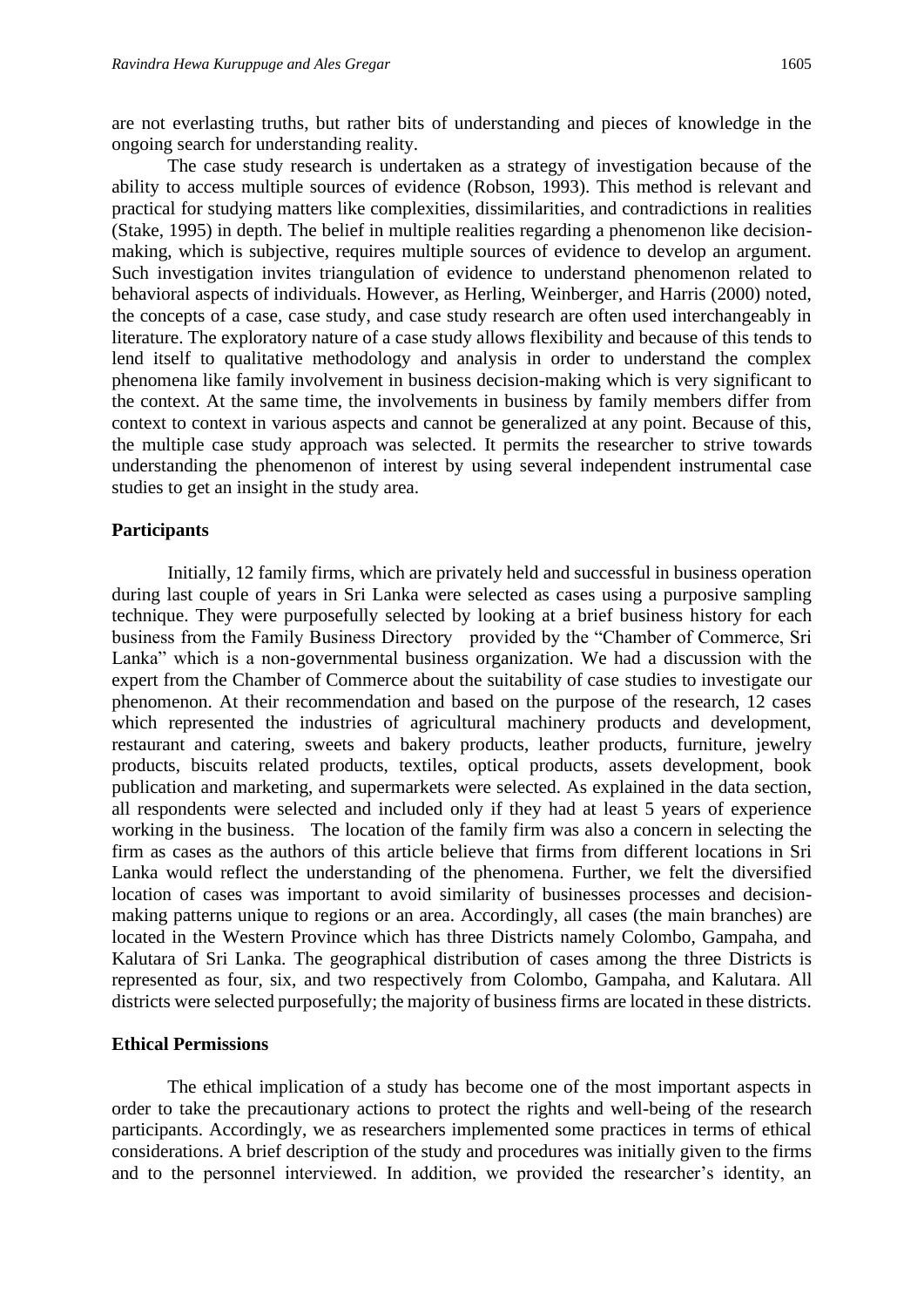assurance that participation is voluntary, and that the respondent has the right to withdraw at any time without penalty, an assurance of confidentiality, and the benefits and risks associated with participation in the study. Further, it is important to acknowledge the personal involvement of the researcher in the case study research data collection. Therefore, the researcher presented his background and experiences relevant to the case study that may facilitate data collection and the reader's ability to better understand the findings. At the same time, the documents related to approval and guidance provided by the Tomas Bata University in Zlin to carry out this study were also shown to participants for their information.

#### **Data**

The base data collection method for this study was interviews (Reay & Zhang, 2014). We conducted 24 in-depth interviews including eight (08) with owners, seven (07) with owner managers, and nine (09) with managers of family firms to collect data. Interviews were conducted in the respective business premises during the period June to September 2015. Two interview guides (see Appendix), one for owners and one for owner managers consisted of open-ended questions regarding the history of business development, general decision-making processes, decision-making with family members, how hierarchy of the position is maintained in the event of family involvement, what decisions are taken with and without family members, and what decision-making strategies and unsolved problems there are in the business. Interview questions were developed by the researchers to address the main research question. Following Strauss and Corbin (1998), questions were derived by the author referring to relevant empirical studies and theories. Almost, all questions for respondents targeted the information to reach a conclusion of the research question of the study. On some occasions, as respondents kept silence or smiled without providing information, in order to go into information in detail, interview guides were slightly modified in different rounds of the interviews with different persons. All interviews were approximately one hour in length. All interviews were recorded with the permission of the respondents. All the exclamations of respondents were noted and used in the analysis. Three interviews were conducted in Sinhalese (local language) and were translated into English by the author while all others were in English.

#### **Data Analysis**

As stated in the background of the study, the main objective of this study was to understand the nature of decision-making by family members as owners, owner-managers, and managers in the business. Two sub-objectives, to review the nature of decisions taken by family members in varied managerial levels in a business and to understand how positional power of family members as owners, owner-managers, and managers shapes business decisions in line with family objectives are set to be achieved.

 Thematic analysis was used to analyze interview data. Atlas.ti 7 software was used support identifying initial codes and categories. Subsequently, analysis was done manually. In the study of multiple cases, data collection and analysis were carried out simultaneously. Once an interview was over it was transcribed. Further a contact summary sheet was prepared after completing each interview.

We used a form of thematic analysis (Braun & Clarke, 2006) inclined by grounded theory to analyze interview transcriptions. The process of analysis started with coding. Identifying themes and sub-themes using open and axial codes which identified in the Atlas.ti7 software were performed later. Based on codes, emerging themes of interview data were recognized. Use of open codes assisted to identify pattern and events which is important in the data at the initial stage of analysis. Events and incidents directed avenues to show up categories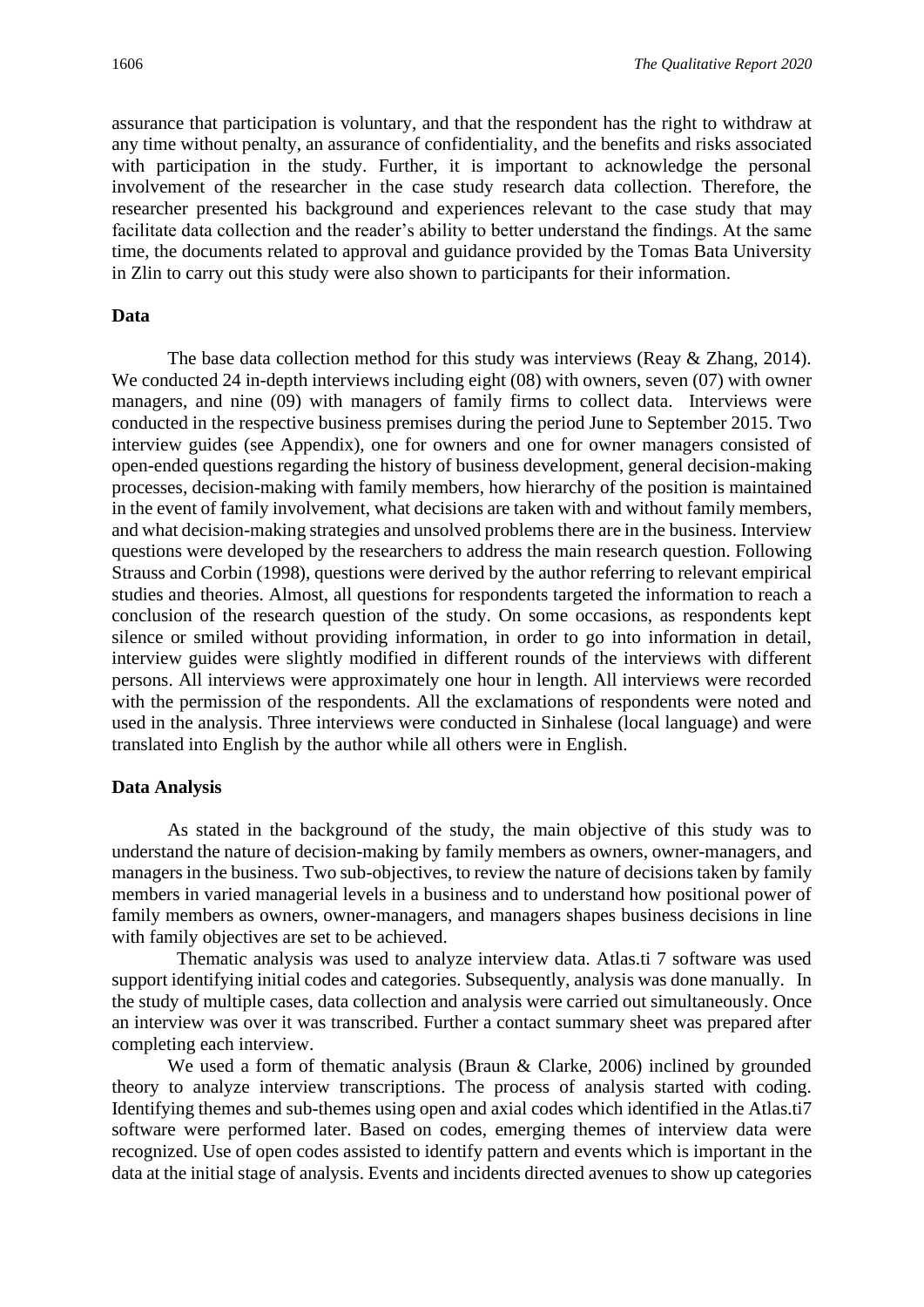which shows the initial step of building a theory (Strauss  $\&$  Corbin, 1998). These new discoveries further facilitated by other similar codes which emerged through observation materials. Finally, all these similar groups of codes were grouped into categories after making continuous comparisons within interview data (Strauss & Corbin, 1998).

We developed codes from interview data systematically as explained by McCann and Clark, (2003). At the initial stage of data analysis, we questioned the interview data on (each statement of respondents) what, why, and how these data related to research objectives (Strauss & Corbin, 1990) and by using prior knowledge of theories and content of the research studies, the researcher started to code transcribed interview data. In addition, running all 24 transcriptions through Atlas.ti 7 software facilitated creating initial codes. Having a general overview of codes, the first selection for coding was the first case of an owner a FB. In this regard, the sequence of cases is maintained to select the responses for the coding process. Once the owner of the first case was selected, all other respondents from the same case were taken subsequently for coding to recognize themes related to cases. However, after reading the first case interview transcription a few times, coding was performed highlighting important opinions in each paragraph/sentence in the transcription. After familiarization with diverse codes, as explained by Strauss and Corbin (1998), paragraphs were cascaded down separating from other textual data to recognize elements. For example, when the first case transcribed data were considered, his opinions were taken in his own words into codes. For example, a statement like "I mostly take decisions with the help of employees" is coded as consultative approach. Further, a statement like "we have to consider family requirement as well" was coded as a family requirement. Based on the codes recognized in the first round coding of case one, all other 24 transcriptions were coded. Finally, after all coding of all transcriptions 92 diverse codes and 27 sub-categories emerged. However, the last stage of identifying categories was critical as the researcher has to put diverse groups of respondent's opinions (owners, ownermanagers, and employees) of a single concept into one category. However, successful coding process ended with four categories namely *decisions with consultation of family members*, *decisions without consultation of family members*, *business for business objectives*, and *decisions for family objectives*.

#### **Results**

In the analysis, cases are named as numbers from case 01 to case 12. Within the cases, the owner of each case is named as respondent 01, and owner manager and manager as respondents 02 and 03 respectively. The results are arranged as four sections covering all four themes. Detailing of each theme is demonstrated with specific exemplars as below.

#### **Decisions with Consultation of Family Members**

As concluded by previous researchers, family businesses differ from non-family businesses in many ways. One of the main significant differences between family and nonfamily businesses is the nature of decision-making. This first theme is "decisions with consultation of family members" involved in the business. More interestingly, at each level of management, irrespective of responsibility of different managerial levels such as strategy, tactical, and operational, almost all family members in the business consulted with at least one family member in the case of important decisions.

I am not alone here . . . I have my right and left arm in the business . . . my elder brother and mother are around me. We always keep in touch in every moment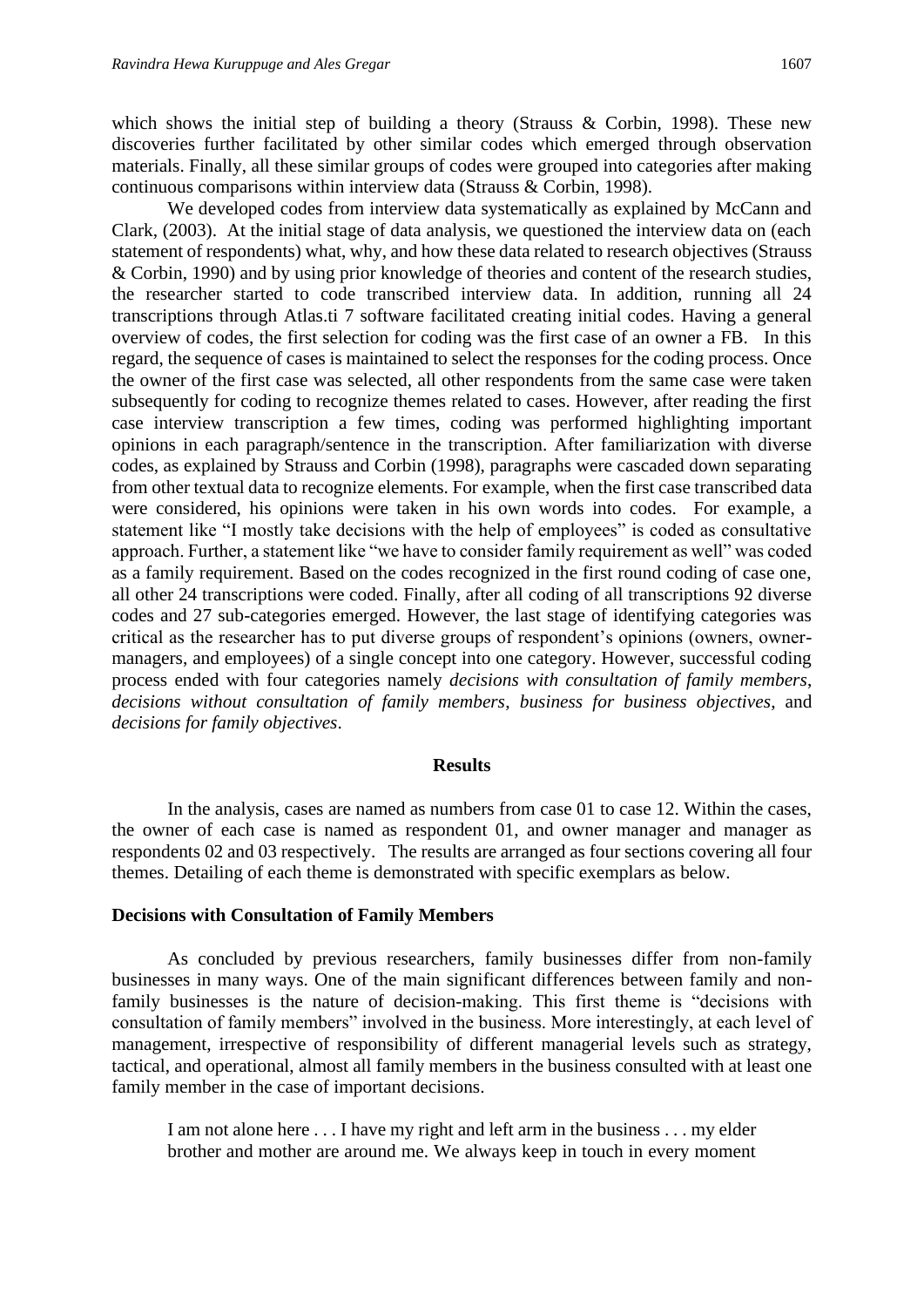in the business. After the death of my father, all the important decisions are taken by three of us. (Owner, strategic level, respondent 13)

The owner of the business who was quoted above is a successful and popular businessman among people in Sri Lanka. The owners' confidence, good faith, and trust in family members in the case of decision-making has become a strong factor of successful business continuation. His board of directors consists of non-family members as well. Yet, throughout his speech about decision-making, he forgets about non-family members of the board and emphasizes the family members who are working with him very closely. This is a good example of how familial relations are more important than the professional relations in the case of making business decisions.

At the same time, he does not want to include and emphasize only family members working in the firm in the case of strategic decision-making. In the interview, he emphasized the concern of family members' involvement in business, non-family member's professional commitment, and both parties' role in the decision making process.

Some time, it is a matter to consider in the business decisions, the familial relation or professional business relation. Mostly, family relations overcome many of the problems in the business at the ground level. (Owner manager, strategic level, respondent 02)

This statement signals that it is matter of selecting the best option in business decision making. A professional business manager may select the best option at the right time with right resources. Yet when family business is concerned, rational decision making based on optimization of profit is not guaranteed. The decisions may follow not the rationale but the tradition.

At the same time "shadow of the founder" and collective decision making are noted as strengths of the business. Sometimes, this same theme has been identified by previous researchers as a negative influence in the functioning of the firm (Davis & Harveston, 2001). However, an owner manager of a business explains about the founder.

I think all we have taken abilities to take correct decisions from our father. We have got it by genes. . . . Only thing. . .now we have used to take collective decisions together throughout last 10 years after the death of the founder. So, therefore, nobody is capable to take individual decisions. No member of this director board, including me, takes a decision related to the overall organization alone. Because, no any single member in the board knows about the organization as whole. They know mostly about their parts only. (Owner manager, strategic level, respondent 02)

This statement shows that the interconnection among family members has made the decisionmaking process easier and it has become a common feature. Specifically, when the tactical level is concerned, mostly owner managers have shown their interest in consulting with family members in affirming the achievement of business objectives. Thinking rationally about the business has enabled them to take rational decisions with the support of other family members. The following quotation shows the nature of tactical level decision-making of owner managers.

Financial decisions are very tricky. We should take the decision very carefully. So, we perform as a family in the business . . . yes . . .absolutely. . .we are blood relatives as well . . . ha ha ha ha. (Owner manager, tactical level, respondent 03)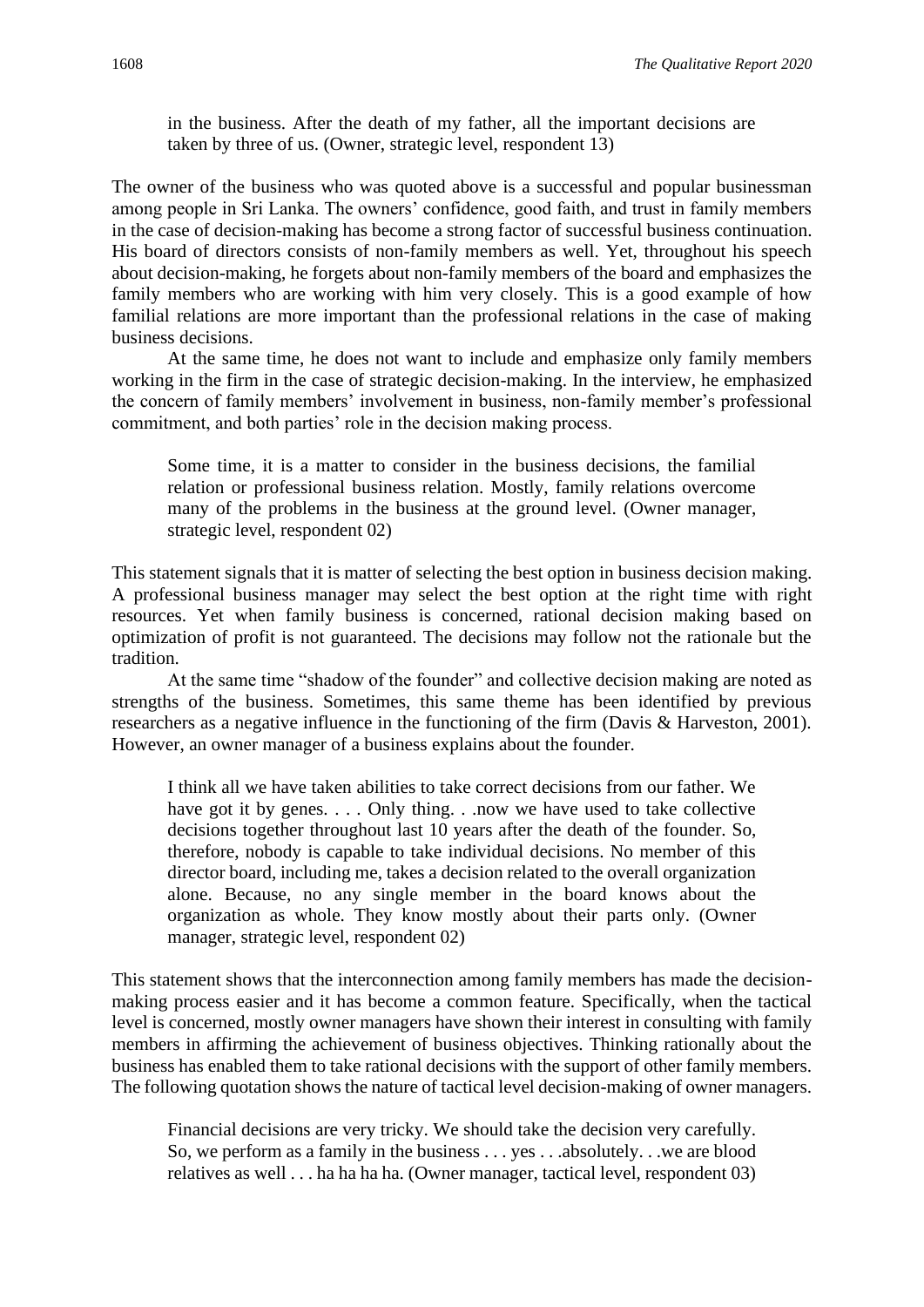To make tactical level financial decisions, the above owner manager has relied upon the good faith and trust in family members in the business. He believes that making decisions based on family relations is normal in conducting the business. In addition, a manager performing at an operational level in a book publishing company in the sample mentioned how she takes operational level decisions smoothly with her relatives. "Family support is the core thing that you can study here in case of successful decisions" (Owner manager, operational level, respondent 07). Supporting the above argument, another manager mentioned, "As my relatives are working in my division, it is easy for me to manage the operations. They always help me to get my work done" (Manager, operational level respondent 22). Family relatives are really beneficial in terms of decision making. However, operational level which is the leastly important level of management is also getting the benefit out of family involvement.

In terms of the strategic, tactical, and operational levels of the business, it is obvious that decision-making takes place with the influence of family members. Another interesting scenario emerged from the analysis: managers who have ownership rights and actively work in the lower level managerial positions in the business are highly motivated to work together with family members. Sometime, such family members may engage in work at a nonmanagetial position such as office assistance. They are really keen on getting the opinions from family members working in the firm. However, themes such as consultative, collective approach for decisions, dominance of family members in all level of management decisions emerged from the analysis showing that kinship has a great role to play in decision-making in family firms.

#### **Decisions without Consultation of Family Members**

Decisions without consultation of family members is another theme indicating that decisions without consultation of family members mostly takes place at the operational level of management. Generally, operational decisions of a firm are related to effective use of resources of a particular section or division. However, some of the family members have shown their willingness to take independent decisions showing their ability in handling business matters.

The nature of the ownership of the firm plays a role in strategic level decisions. If the firm is owned by a single person, he or she tends to take decisions without consulting others. When there are multiple owners of a firm, they may consult with others for strategic level decisions. Often, single owners of family firms become more powerful and rigid in decisionmaking. The following quotation provides an example.

My father decided everything alone. As a result, he could win the business. Me too. . . I do not need support from family members working in the business all the time. I know when they can help me. Most of the decisions, I may take and subsequently inform them. (Owner, strategic level, respondent 11)

The nature of tactical level decisions without consulting family members has shown the experience and confidence of managers. This respondent is of the opinion that he does not need to consult family members as he relies on the business traditions that have shown him the path to decision-making. "Some of the decisions should be taken without consultations. . . we do not have time to discuss with others" (Owner manager, tactical and operational level, respondent 20). "I have no such complications to discuss with family members when I take decisions" (Owner manager, tactical level, respondent 15).

Operational level decisions by managers from family are taken based on their own experience and capacities and sense of independence, without need for family consultation.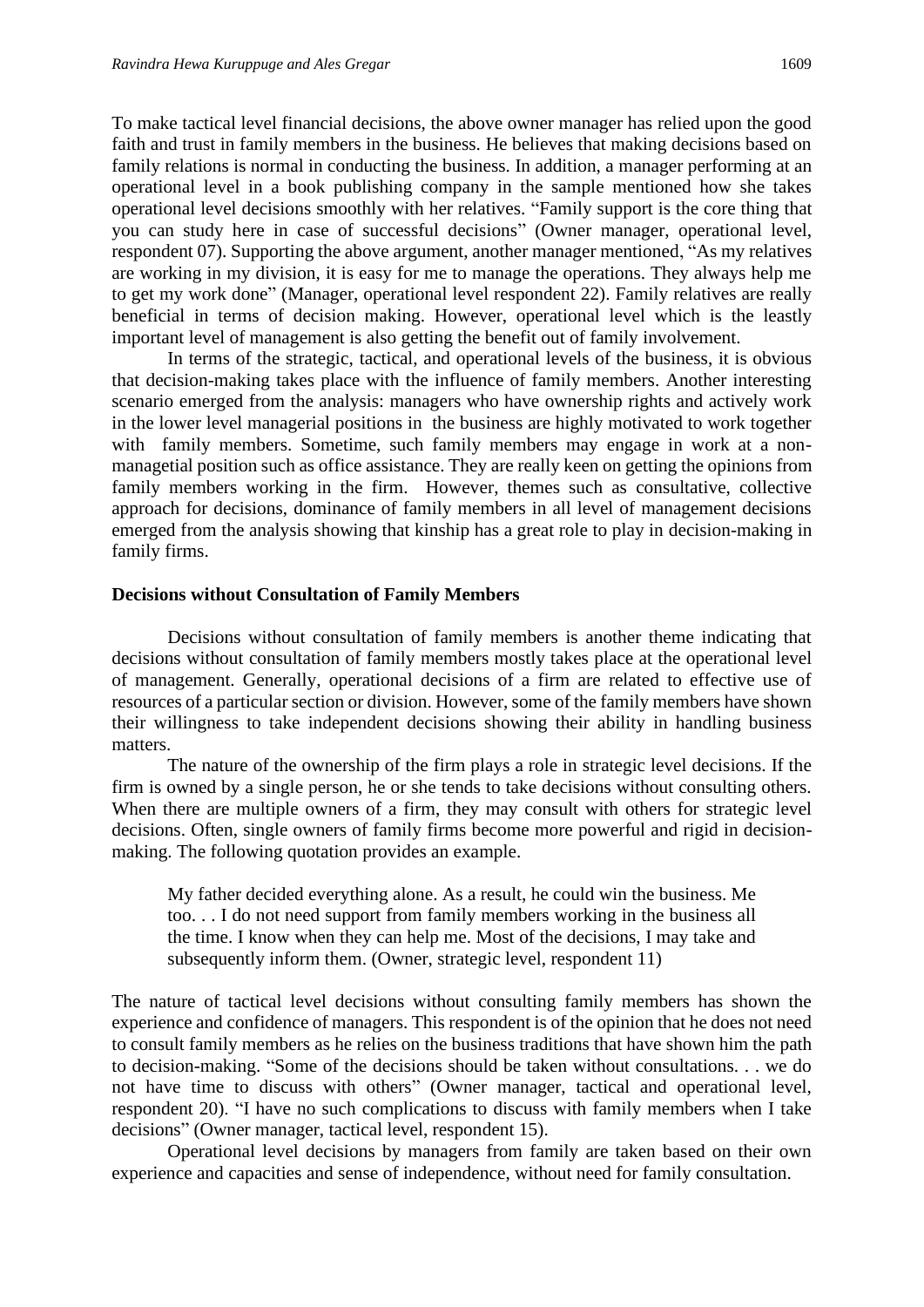Always, experiences are helping me to take decisions. As I am working in this firm more than 12 years, I feel very comfortable to take decisions alone. My relatives who are working here do the same, they usually do not consult others. (Manager, operational level, respondent 10)

It is noted that family managers sometimes like to take individual decisions rather than consulting others. Specifically, when family managers are working at operational levels, they tend to take decisions quickly. Quick decisions sometimes are based on guidelines or instructions given by higher authorities. However, most of operational managers are keen on taking decisions without consulting family relatives. Experience, support from non-family members, confidence, and prior knowledge facilitate operational level managers to take their decisions without consultations.

#### **Decisions for Business Objectives**

It is believed that decisions in a business should be aligned with the business objectives. Almost all firms in the private sector are trying to maximize their resources and increasing profits. However, the involvement of family members in decision-making has not totally violated this concept. Family businesses, all over the world are believed to entertain some nonfinancial objectives as well. Based on this concept, some authors of this field have divided family businesses into divisions, enterprising and life style. They have identified these two types based on business objectives such as financial or non-financial (family objectives). This theme in family businesses emerged in this analysis also.

Decision-making in the case of financial objectives in family firms indicated several interesting findings. When the strategic level of the firm is considered, decisions are shown to be more consultative than individual. Such a decision has not gone through a rigorous process like formal discussions or meetings. A group of family members and several other known people who have enough power in the firm, may get together in an informal forum like in the canteen or common area and may take decisions. Subsequently, such decisions may pass to the higher level management in the firm through family members.

Our main target for next 2 years is to expand the business to other cities in Sri Lanka. We are only stable in Colombo right now. Our director board really wants to expand our business to Southern part of Sri Lanka. We have already discussed this matter with partner organizations as well. (Owner manager, strategic and tactical levels, respondent 15)

"Always we share responsibilities in case of making structural changes in the firm" (Owner manager, strategic and tactical level, respondent 15). Tactical decisions in family firms are significantly different from strategic decisions in nature. When it comes to business matters, managers from the family at tactical levels are actively participating in making rational, risk averse, and deliberate decisions in an environment of very limited information resources. They have shown mostly professional management approaches in handling business matters. While preserving traditions, ethics, norms, and family requirements, they try to reach business goals as well. "We as family members decided to recruit a financial controller for the business from outside" (Owner manager, tactical level, respondent 03). "It is a requirement of our family to select a successor for the business. We have already done so and the next leader is now in training in a foreign country" (Owner manager, tactical level, respondent 2).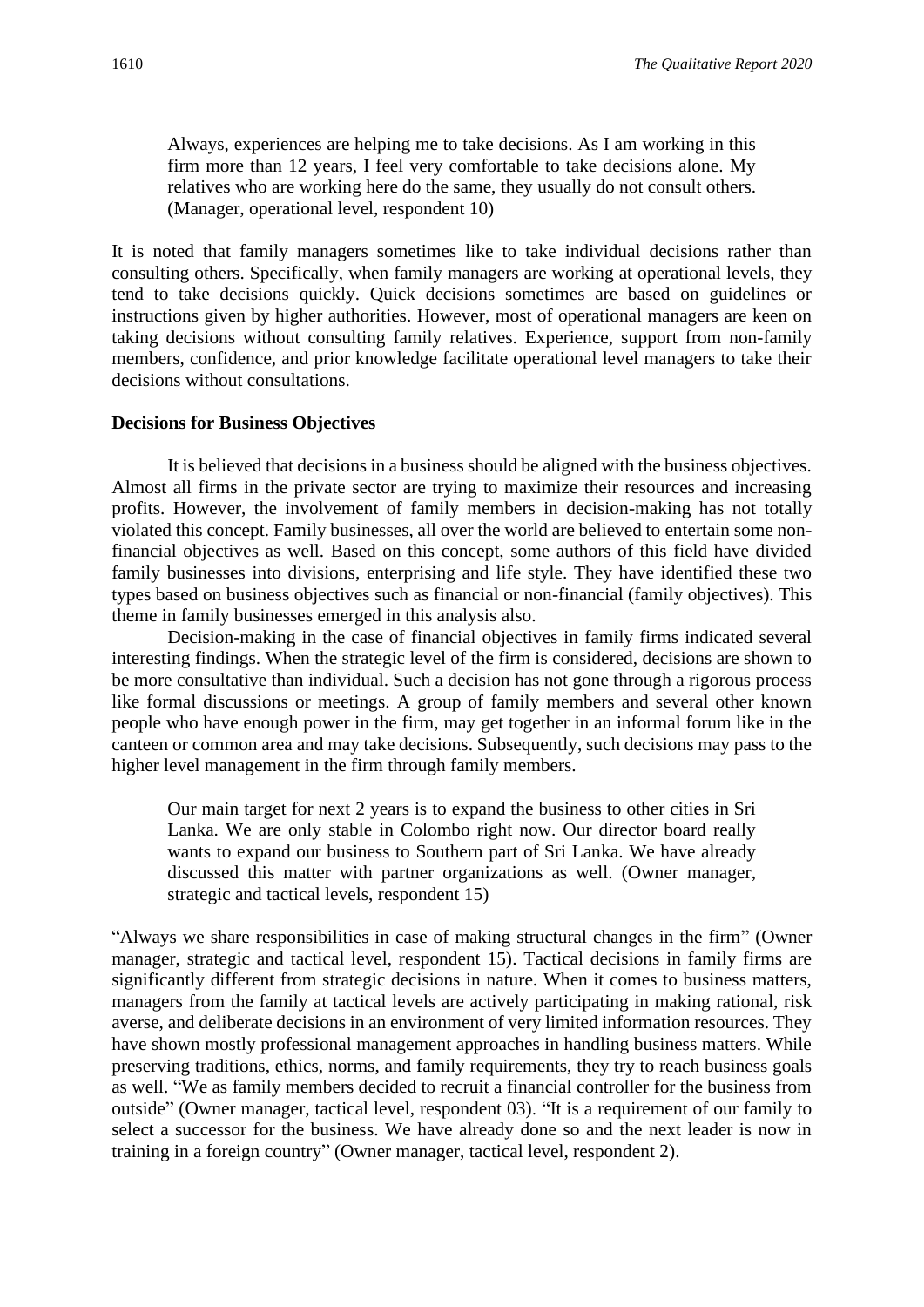Operational decisions which are taken by family members usually involve the cost of the action. When a business is highly competitive with other similar firms, managers of family businesses tend to seek outside managers to make their business even more competitive. These decisions tend to focus on minimizing the costs and maximizing the benefits for the business. These decisions are mostly taken by experience and repetition. Family affiliation is very rarely a consideration in these decisions. At the same time, availability of background information when needed, may facilitate the best decision. "Making targets in the process line is easy; we do that with my elder brother. But achieving them on time is challenging as we have limited time and resources" (Manager, operational level, respondent 04). This respondent has tried to compromise family influence at the operational level of the business. However, decisions of this managerial level are dependent on the positional power of the individual. Interestingly, the analysis of decision for business objectives indicated that positional power of family members plays a role in the case of business decisions, and family members as owners, owner managers, and managers are shaping decisions in line with business requirements of the firm.

#### **Decisions for Family Objectives**

Family businesses are well-known for achieving family objectives through the business. These family objectives in the business are identified as non-financial objectives. Providing jobs for family members, keeping the family name in the society for a longer period, maintaining family harmony, economic and family standards are examples of non-financial objectives. However, achieving non-financial objectives is not only a decision of family members who represent the top level management. Tactical and operational level managers from the family are also highly regarded about non-financial benefits like securing a position in the firm, taking the family name ahead to the future generations and social recognition. The use of techniques, tools, and goals to support to family is not static for each managerial level in the firm. Decision-making regarding family objectives in family firms indicated several interesting findings.

Strategic level decisions in a business address the issues related to overall business functioning in the firm. Implementation of new technology, production, branches is identified as strategic change in a firm. Decisions at the strategic level are generally connected with survival of the firm. Therefore, top level decisions are always high risk, costly, and challenging. However, respondents of this study entertained family objectives at the strategic level. "We are going to start a new branch in my father's village, now it is a city. It was a dream of my father before he died" (Owner, strategic level, respondent 09). "We want to give best price and product for our customers. And the same time, best benefits for our employees as well. This is what we practiced in the company for 40 years and in the future as well" (Owner, strategic level, respondent 05).

When the tactical level is considered in relation to family objectives, we noted the following. Mostly it is owner-managers who are involved in tactical decisions. Human resource management activities like appointing, training, and promoting of family and non-family members as employees in the firm and handling of finances such as allocating budget for family directed activities were identified as tactical decisions toward family goals. However, tactical managers have shown their capacity in decision-making that aligns with family objectives and business requirements. "Our company spent money on our youngest brother for his education in Australia. He is having his higher studies in business. Once he returns to the country after his studies, he will be joining the business" (Owner manager, tactical level, respondent 21). "No matter what we do in all levels of management of the business, we, as family members, give priority for family needs as well" (Owner manager, strategic and tactical level, respondent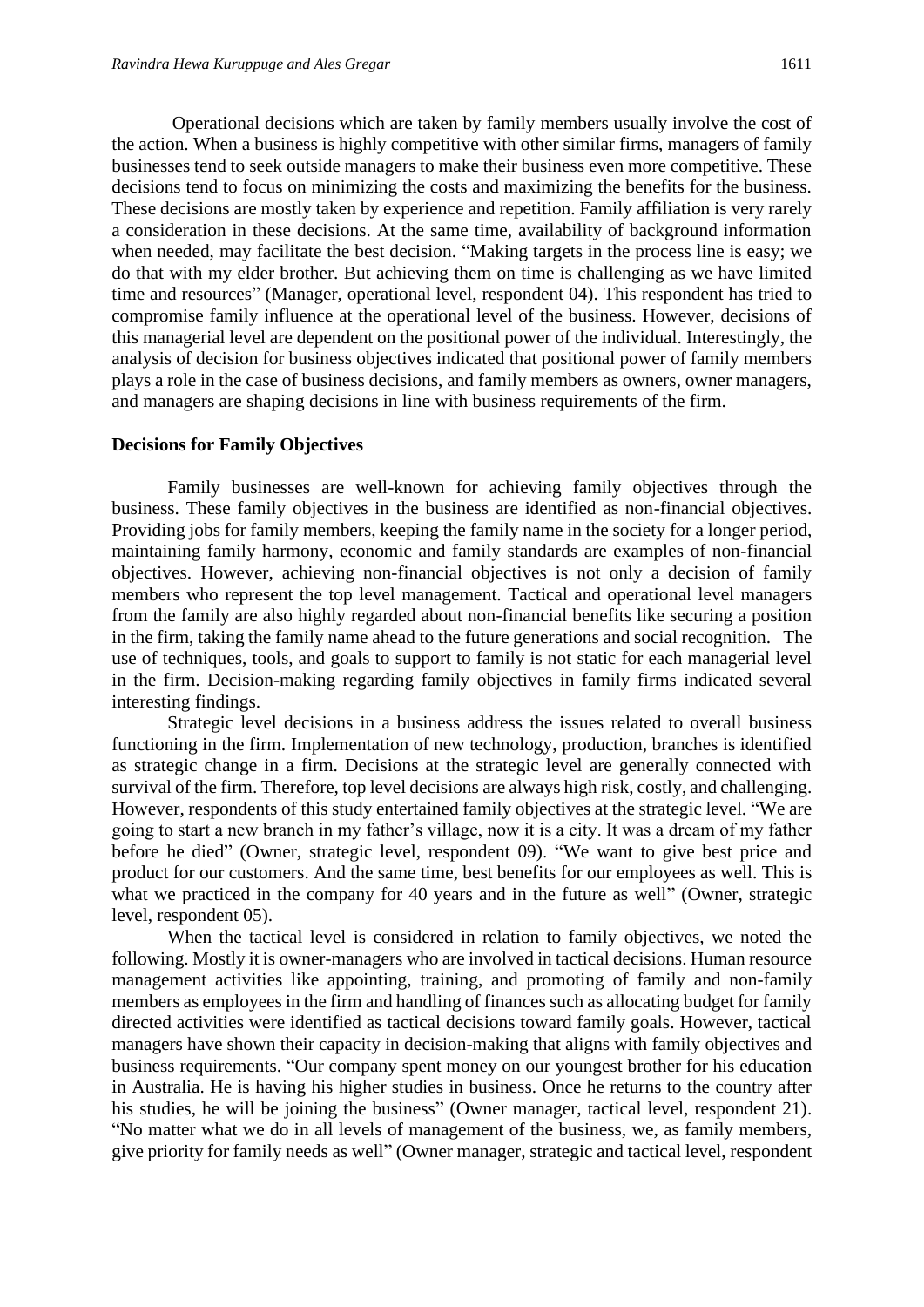15). "This year, we have allocated around 1,000,000 Sri Lankan Rupees for family related activities" (Owner manager, tactical level, respondent 21).

When operational level of management of family firms is considered, their main purpose is to maximize use of resources. However, family objectives are also entertained in operational level decision-making with evidence provided below. "I am working on a supervisory level. I cannot take a "big decision" about the firm as I am in a training period. But I can pass my idea to top management through my family relatives" (Manager, operational level, respondent 06). "I am working hard in my position and I am responsible for two sections. . .This is our company and my sons also should work in this company" (Manager, operational level, respondent 06).

Quotes from family members who are involved in the business in different managerial positions confirm that family firms are expecting several non-financial objectives as well. Achieving non-financial objectives like providing jobs for family members, training family members for business, and keeping family ties have dominated. However, based on the evidence, it is noted that all family members involved in the business consider family requirements as part of the decision-making.

#### **Conclusion and Recommendations**

The nature of decision-making in a business is a complicated phenomenon. However, it is logical that individual approaches for decision-making in businesses differ. This happens mainly as decision-making is situational and contextual. Therefore, acknowledging this reality, we explored the nature of decision-making by family members in the business as owners, owner-managers, and managers. The main goals of this study were to review how family relations shape the business decisions and to understand how positional power of family members differ in approaching business decisions. Analysis indicated that the consultative approach is mostly used by family members in operational, functional, and top level management decisions. Yet, family member's decisions in the business as owners, ownermanagers, and managers are different from each other in the nature of the decision and that there is no set decision-making process. Owner-managers have shown active participation in making rational, risk averse, and deliberate decisions in an environment of very limited information resources. Further, this research implies how positional differences affects business decisions and members' decisional approaches as owners, owner managers, and managers. Similarly, several famous decision-making models (Davis & Stern, 1980; Koenig, 1999; Parker, 2000) which explain the decision making process of family businesses are incompatible with the research findings of this study. Similarly, Tagiuri and Davis (1982) have also mentioned about the three interactive systems (business, ownership, and family) as components of decision making in family businesses in the world. This study has further elaborated that in addition to the three interative systems, needs and wants of individuals who are involved in the business have a greater concern in the process of decision making. Confirming the findings of Tagiuri and Davis (1982), Ward (1987), and Gersick, Davis, Hampton, and Lansberg (1997) we found that that family firms wished to practice inclusive decision-making processes (decisions with family members in and outside the business). Our findings further indicate that family members working in different managerial levels have diverse ways of making decisions rather than having a set decision-making process. As shown through the analysis of this study, the overlapping of management and ownership concentration has sometimes blocked the implementation of decisions. However, unavailability of set decision making processes and making the decisions as a group of family members have led to decision implementation more quickly. In some cases, when the owner is represented on the management team, he or she has autocratic power to originate or challenge a decision. Even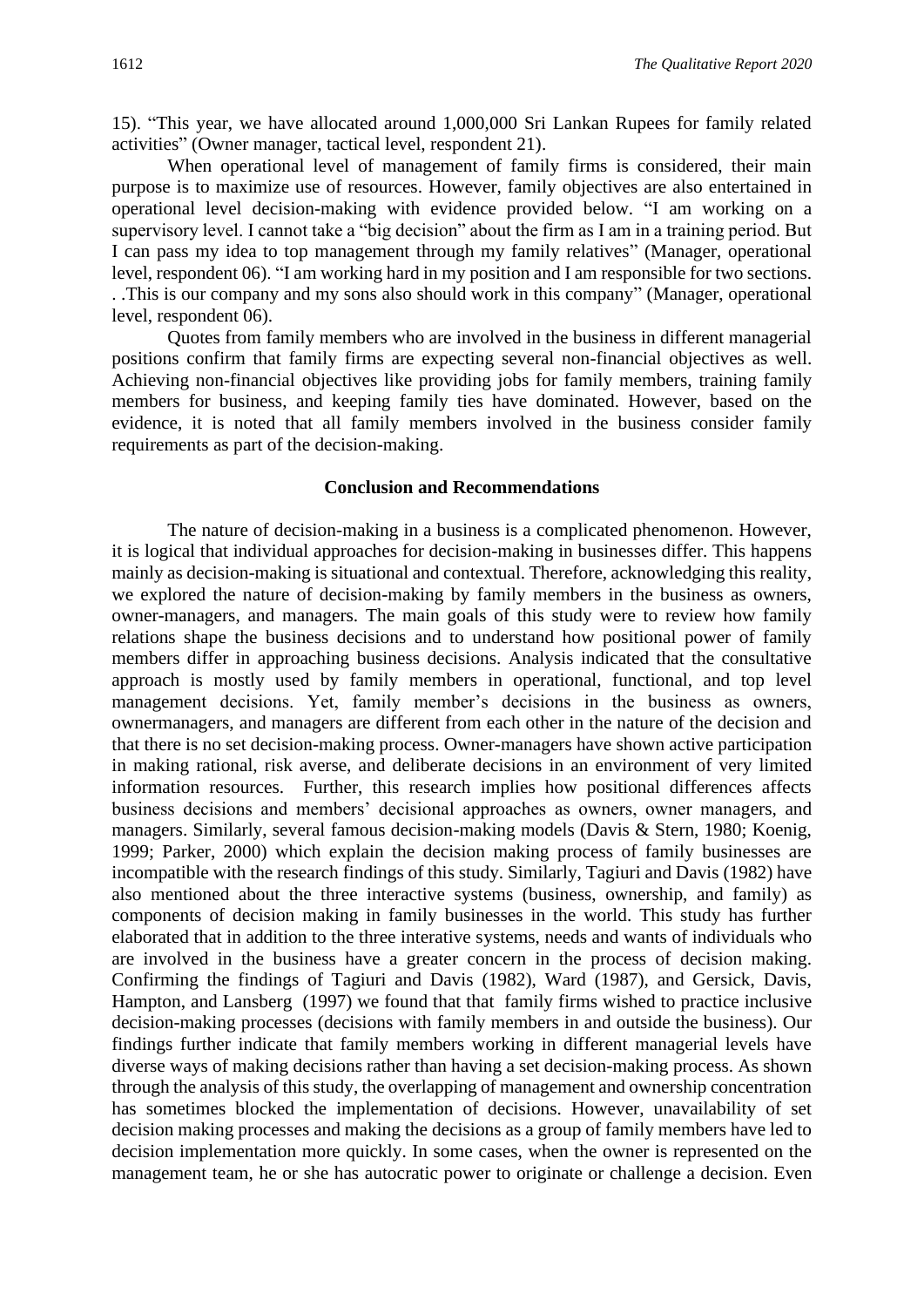though it is not common in most cases, these study findings confirmed the centrality of owner/founder (Ward & Aronoff, 1991) in decision-making in the family business.

This study has some limitations as well. Qualitative studies are criticized by scholars based on the degree of bias in the process of researching. However, Scott (2000) mentioned that the inductive approach in research is becoming popular irrespective of comments about scientific approach of qualitative research. In this research we underwent a tremendously rigorous process of data collection, sampling, and analysis to avoid bias in our inductive approach. In addition, having interviews in a conducive working environment, use of office hours to conduct interviews, and issues in managing the interview within given period of time would remain as limitations of this study. Future research can focus on eliminating those limitations and discuss the phenomenon in more detail. However, one common issue or a situation in a family firm that would be more appropriate to consider is getting feedback of the working experience from individual family members as owners, owner-managers, and managers. Addressing a single issue may cater to understanding the different decision-making by different managerial position as family members. Therefore, rather than considering the decision making process as whole, considering one single issue in decision-making faced by different managerial positions held by family members in the firm would be best option for future researchers to detail the same phenomenon analyzed in this study.

This study could bring several contrasting, controversial, and surprising findings. A common decision making structure which is acceptable in the present day contemporary management, has been replaced by individual basis decision making processes in family businesses. Most of the decisions in every managerial level have been influenced by the family members' involvement. In such situations, decisions have been taken in advance at informal meetings and channeled to the proper meetings through family members. However, these kinds of unprofessional decision making processes, according to the teaching of contemporary management should lead to collapsing the businesses sooner. Yet, interestingly, having all sorts of deficiencies in decision making according to the latest management principles, still several family businesses are running smoothly without experiencing financial losses. This would be a research to analyze by future researchers.

#### **References**

- Alderson, K. J. (2009). *Exploring the complexities of family business decision making: How the second generation makes decisions* (Unpublished doctoral dissertation). School of Business and Technology, Capella University.
- Amason, A. C. (2001). Distinguishing the effects of functional and dysfunctional conflict on strategic decision-making: Resolving a paradox for the top management team. *Academy of Management Journal*, *39*, 123-148.
- Anderson, A. R., & Reeb, D. (2003). Founding family ownership and firm performance: Evidence from the S&P 500. *Journal of Finance, 58,* 1301-1327.
- Antonsson, J. (2012). *Ethics in family businesses and venture capital firms: How managers manage ethical considerations and steer behavior* (MBA dissertation). Umeå School of Business and Economics, Sweden. Retrieved from [http://www.diva](http://www.diva-portal.org/smash/get/diva2:539827/FULLTEXT02)[portal.org/smash/get/diva2:539827/FULLTEXT02](http://www.diva-portal.org/smash/get/diva2:539827/FULLTEXT02)
- Astrachan, J. H., & Shanker, M. C. (2003). Family businesses' contribution to the U.S. economy: A closer look. *Family Business Review, 16*, 211-219.
- Barnett, T., & Kellermanns, F. W. (2006). Are we family and are we treated as family? Nonfamily employees' perception of justice in a family firm. *Entrepreneurship Theory and Practice, 30*, 837-854.
- Bird, B., Welsch, H., Astrachan, J. H., & Pistrui, D. (2002). Family business research: The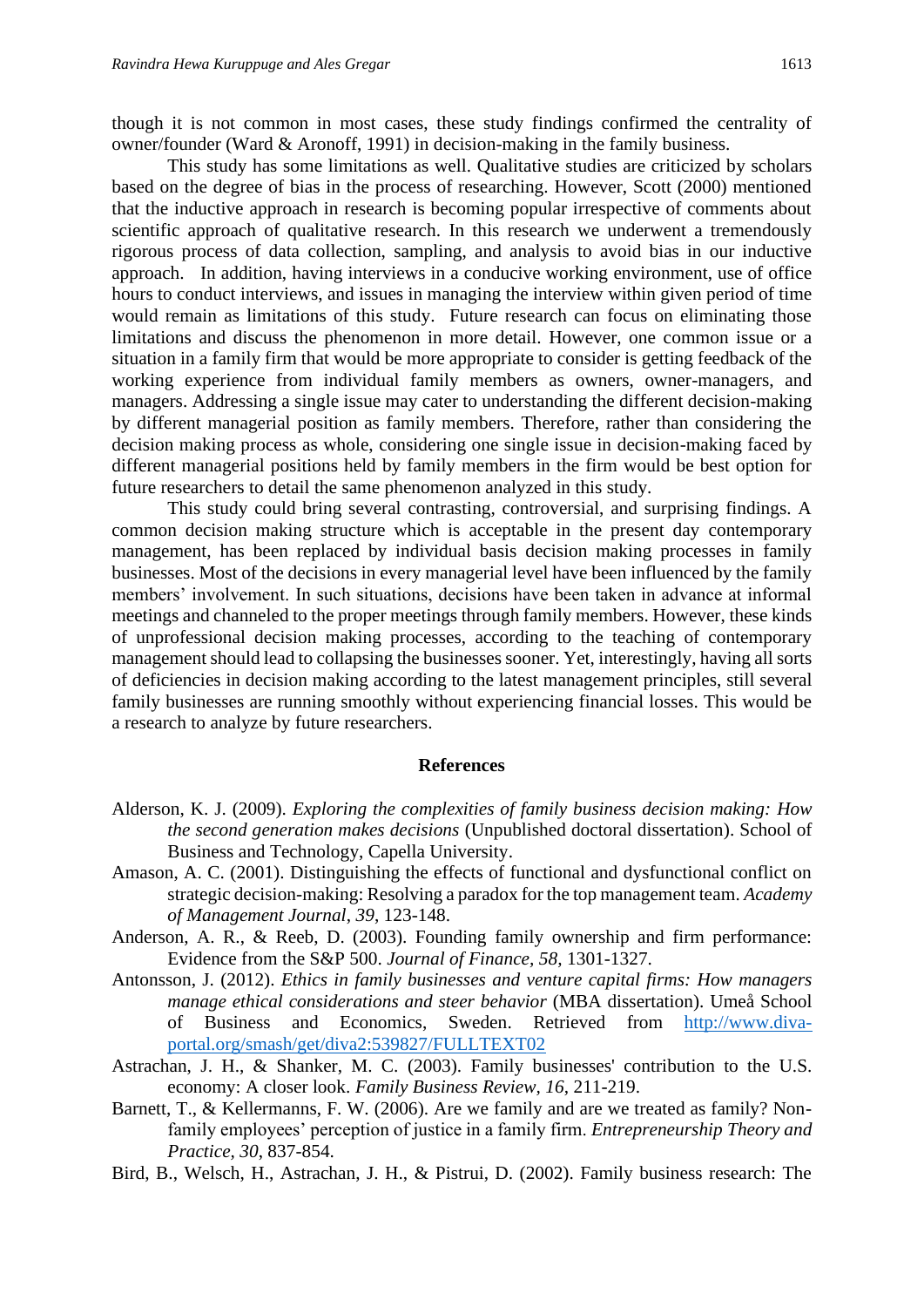evolution of an academic field. *Family Business Review, 15,* 337-350.

- Braun, V., & Clarke, V. (2006). Using thematic analysis in psychology. *Qualitative Research in Psychology, 3,* 77–101.
- Casillas, J., & Acedo, F. (2007). Evolution of the intellectual structure of family business literature: A bibliometric study of FBR. *Family Business Review, 20*(2), 141-162.
- Cater, J. J. (2006). *Stepping out of the shadow: The leadership qualities of successors in family business* (Doctoral dissertation). Louisiana State University. Retrieved from <https://pdfs.semanticscholar.org/639d/2aec5eec5a7dce070aa71ad569020717b315.pdf>
- Chrisman, J. Chua, J., & Sharma, P. (2003). *Current trends and future directions in family business management studies: Toward a theory of the family firm* (Coleman White Paper Series). Kent, OH: Coleman Foundation. Retrieved from, [http://citeseerx.ist.psu.edu/viewdoc/download?doi=10.1.1.134.43&rep=rep1&type=pd](http://citeseerx.ist.psu.edu/viewdoc/download?doi=10.1.1.134.43&rep=rep1&type=pdf) [f](http://citeseerx.ist.psu.edu/viewdoc/download?doi=10.1.1.134.43&rep=rep1&type=pdf)
- Chrisman, J. J., Chua, J. H., & Sharma, P. (2005). Trends and directions in the development of a strategic management theory of the family firm. *Entrepreneurship Theory and Practice, 29,* 555-576.
- Chrisman, J. J., Kellermanns, F. W., Chan, K. C., & Liano, K. (2010). Intellectual foundations of current research in family business: An identification and review of 25 influential articles. *Family Business Review, 23,* 9-26.
- Chua, J. H., Cristman, J. J., & Sharma, P. (1999). Defining the family business by behavior. *Entrepreneurship Theory and Practice, 23 (4),* 19 – 39.
- Davis, P. S., & Harveston, P. D. (2001). The phenomenon of conflict in the family firm: A cross generational study. *Journal of Small Business Management, 39 (1),* 14-30.
- Davis, P. S., & Stern, D. (1980). Adaptation, survival, and growth of the family business: An integrated systems perspective. *Human Relations, 34(4)*, 207-224.
- Drucker, P. F. (2001). *The effective decision, Harvard Business Review on decision-making.* Cambridge, MA: Harvard Business Review Paperback Series, Harvard Business School Press.
- Duh, M., Belak, J., & Milfelner, B. (2010). Core values, culture and ethical climate as constitutional of elements of ethical behavior: Exploring differences between family and non-family enterprises. *Journal of Business Ethics, 97*, 437-489.
- Dyer, G. W. (2006). Examining the "family effect" on firm performance. *Family Business Review, 19*(4), 253-273.
- Feltham, T. S., Feltham, G., & Barnett, J. J. (2005). The dependence of family businesses on a single decision maker. *Journal of Small Business Management, 43*(1), 1-15.
- Gallo, M. A., Tapies, J., & Cappuyns, K. (2004). Comparison of family and nonfamily business: Financial logic and personal preferences. *Family Business Review, 17*, 303- 318.
- Gersick, K. E., Davis, J. A., Hampton, M. M., & Lansberg, I. (1997). *Generation to generation: life cycle of the family business*. Boston, MA: Harvard Business School Press.
- Goffee, R., & Scase, R. (1985). Proprietal control in family firms: Some functions of quasi organic management systems. *Journal of Management Studies, 22,* 53-68.
- Guba, E. G., & Lincoln, Y. S. (1994). *Competing paradigms in qualitative research. Handbook of qualitative research*. Thousand Oaks, CA: Sage.
- Habbershon, T. G., Williams, W., & MacMillan, I. C. (2003). A unified systems perspective of family firm performance. *Journal of Business Venturing, 18*(4), 451- 465.
- Herling, R. W., Weinberger, L., & Harris, L. (2000). *Case study research: Defined for application in the field of HRD.* St. Paul, MN: University of Minnesota, Human Resource Development Research Center.
- Ibrahim, N. A., Angelides, J. P., & Parsa, F. (2008). Strategic management of family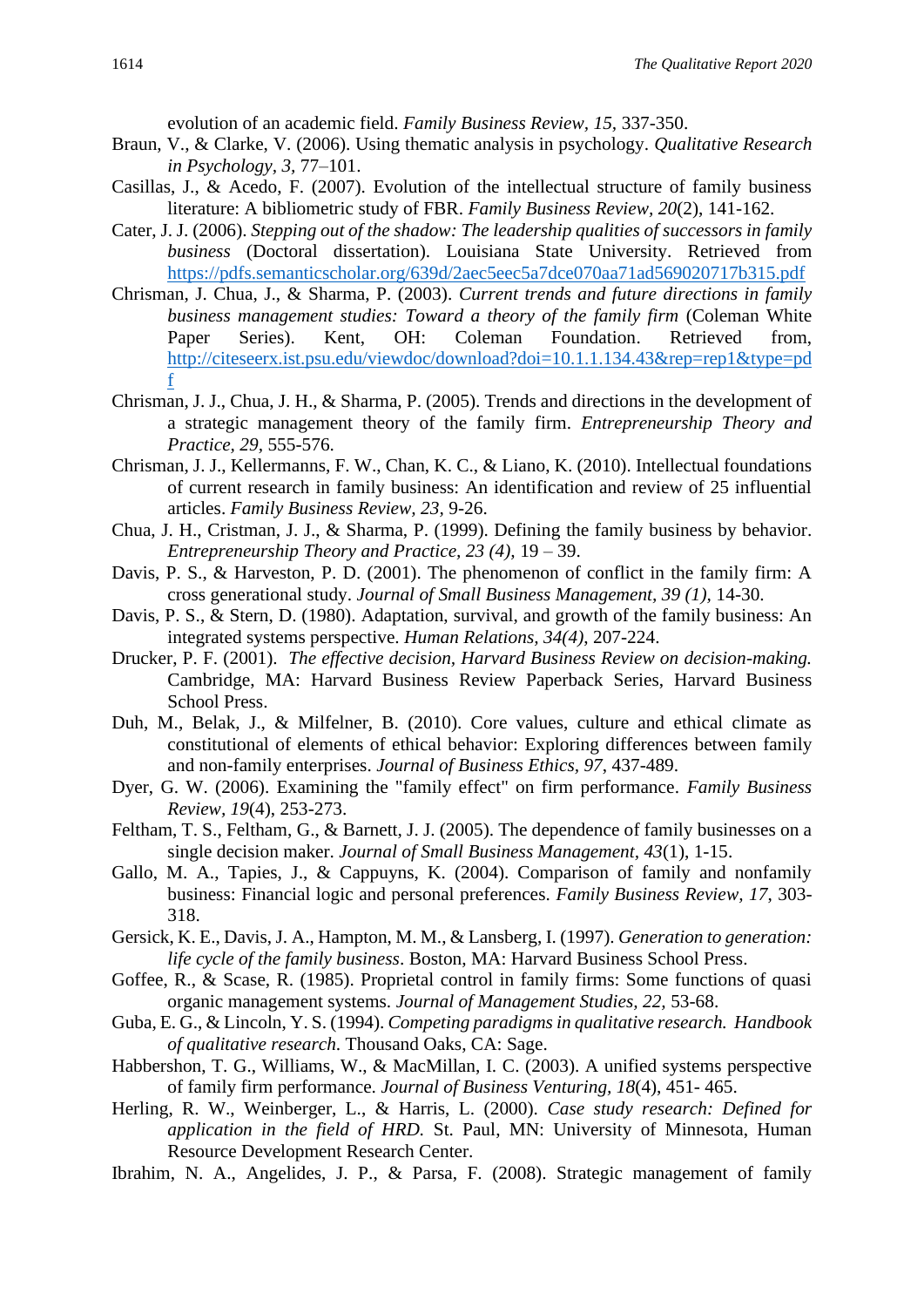businesses: Current findings and directions for future research. *International Journal of Management, 25*(1), 95-110.

- Kelly, L. M., Athanassiou, N., & Crittenden W. F. (2000). Founder centrality and strategic behaviour in the family owned firm. *Entrepreneurship Theory and Practice, 25*, 27-42.
- Koenig, N. (1999). *You can't fire me: I'm your father*. Franklin, TN: Hillsboro Press.
- Laird N. T. (2007). *Family Business Survey*. Farnham, UK: Family to Family.
- Levinson, H. (1971). Conflicts that plague the family business. *Harvard Business Review, 71*, 90-98.
- Li, Y.J., Zhao, X.K., Shi, D., & Li, X. (2014). Governance of sustainable supply chains in the fast fashion industry. *Journal of European Management, 32*, 823–836.
- McCann, T.V., & Clark, E. (2003). Grappling with the literature in a grounded theory study. *Contemporary Nurse, 15*(1–2), 61–69.
- Miller, D., & Le Breton-Miller, I. (2006). Family governance and firm performance: Agency, stewardship, and capabilities. *Family Business Review, 19*(1), 73–87.
- Miller, D., & Le Breton-Miller, I. (2005a). Management insights from great and struggling family businesses. *Long Range Planning, 38*, 517-530.
- Parker, T. (2000). A multi-level family business choice model: A dichotomous approach. *The Coastal Business Journal, 3*(1), 56–60.
- Poza, E. J. (2007). *Family business* (2nd ed.). Mason, OH: Thomson South-Western.
- Prince, R. A., & File, K. M. (1995). *Marketing to family business owners: A toolkit for life insurance professionals*. Cincinnati, OH: National Underwriter.
- Reay, T., & Zhang, Z. (2014). Qualitative methods in family business research. In L. Melin, M. Nordqvist, & P. Sharma (Eds.), *The Sage handbook of family business* (pp. 573– 593). London, UK: Sage.
- Robson, C. (1993). Real world research. A resource for social scientists and practionerresearchers. Oxford, UK: Blackwell Publications Ltd.
- Scott, E. D. (2000). Moral values: Situationally defined individual difference. *Business Ethics Quarterly, 10*(2), 497–521.
- Shane, S. A. (2008). *The illusions of entrepreneurship*. New Haven, CT: Yale University Press.
- Sharma, P. (2004). An overview of the field of family business studies: Current status and directions for the future. *Family Business Review, 17,* 1-36.
- Sonfield, M. C., & Lussier, R. N. (2004). First, second, and third-generation family firms: A comparison. *Family Business Review, 17*, 189-202.
- Stake, R. (1995). *The art of case study research.* Thousand Oaks, CA: Sage.
- Strauss, A., & Corbin, J. (1990). *Basics of qualitative research: techniques and procedures for developing grounded theory*. Thousand Oaks, CA: Sage.
- Tagiuri, R., & Davis, J. A. (1982). Bivalent attributes of the family firm, *Family Business Review, 9*(2), 199-208.
- Vallejo, M. C. (2008). Is the culture of family firms really different? A value-based model for its survival through generations. *Journal of Business Ethics, 81*, 261–279.
- Victor, B., & Cullen, J. B. (1987). A theory and measure of ethical climate in organizations: Research in corporate social performance and policy. Greenwich, CT: JAI Press.
- Ward, J. L. (1987). *Keeping the family business healthy: How to plan for continuous growth, profitability, and family leadership.* Jossey-Bass, CA: Sage
- Ward, J. L., & Aronoff, C. E. (1991). Trust gives you the advantage. *Nation's Business, 79*(8), 42–44.
- Yeniaras, V., Sener, P., & Unver, S. (2017). Is market learning the missing link between family involvement – firm performance relationship? A resource-based perspective. *International Entrepreneurship and Management Journal, 13*(2), 575-587.
- Yin, R. K. (1994). *Case study research: Design and methods* (2nd ed.). Thousand Oaks,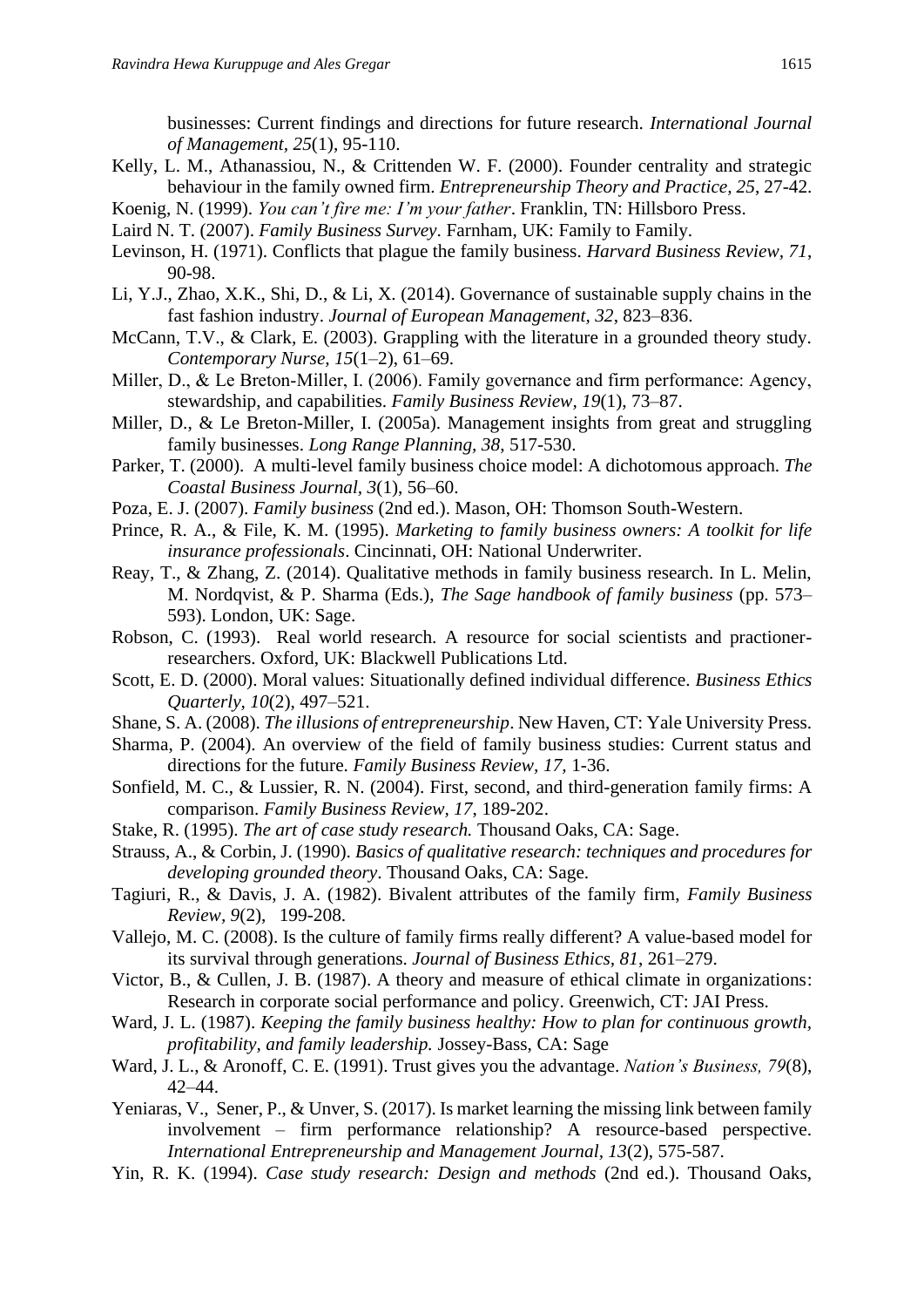CA: Sage.

#### **Appendix**

#### **Interview Guide — Family Executives**

|                                               |                                                                                                                                            | Interview Code:                 |
|-----------------------------------------------|--------------------------------------------------------------------------------------------------------------------------------------------|---------------------------------|
|                                               |                                                                                                                                            | Time: From $\dots\dots\dots$ to |
|                                               | Name of the Organization:                                                                                                                  |                                 |
| Relationship to owner /s:                     |                                                                                                                                            |                                 |
| <b>Respondent Name and Code:</b>              |                                                                                                                                            |                                 |
| Email Address & Contact no of the Respondent: |                                                                                                                                            |                                 |
| <b>Interviewer Comments:</b>                  |                                                                                                                                            |                                 |
|                                               |                                                                                                                                            |                                 |
|                                               |                                                                                                                                            |                                 |
|                                               |                                                                                                                                            |                                 |
| <b>Objectives</b>                             |                                                                                                                                            |                                 |
|                                               | 1. To overview the environment of the family business.                                                                                     |                                 |
|                                               | 2. To explore how family executives think of the business decision making.                                                                 |                                 |
|                                               | 3. To identify problems and benefits in decision making as a family member in the                                                          |                                 |
|                                               | business.                                                                                                                                  |                                 |
|                                               | 4. To explore distinct contributions of family members in business decision making.                                                        |                                 |
|                                               | <b>Interview Questions</b>                                                                                                                 |                                 |
|                                               | 1. Can you explain the background of your career in this business (how you became an<br>employee)?                                         |                                 |
|                                               | 2. What relationship do you have with the ownership of the business (closeness,<br>communication)?                                         |                                 |
|                                               |                                                                                                                                            |                                 |
| 4.                                            | 3. What role do you play at this moment/what are your responsibilities?<br>How do you explain the decision-making process of the business? |                                 |
| 5.                                            | How do you feel when you are involved in decision-making with family members?                                                              |                                 |
| 6.                                            | How is hierarchy of the position maintained in family involvement?                                                                         |                                 |
|                                               | 7. In your capacity, what decisions are taken with and without family members'                                                             |                                 |
|                                               |                                                                                                                                            |                                 |

- engagement in the business?
- 8. Do you encounter problems when working with multiple family members in the business, who is good in decision-making, family or non-family members? Why?
- 9. As you understand them, what are the decision-making strategies and unsolved problems in the business?

#### **Interview Guide — Owner**

Date :……………….. Interview Code:…………. Location:…………………………...... Time: From …………to ……………. Name of the Organization: Relationship to founder of the business: Respondent Name and Code: Email Address & Contact no of the Respondent: Interviewer Comments: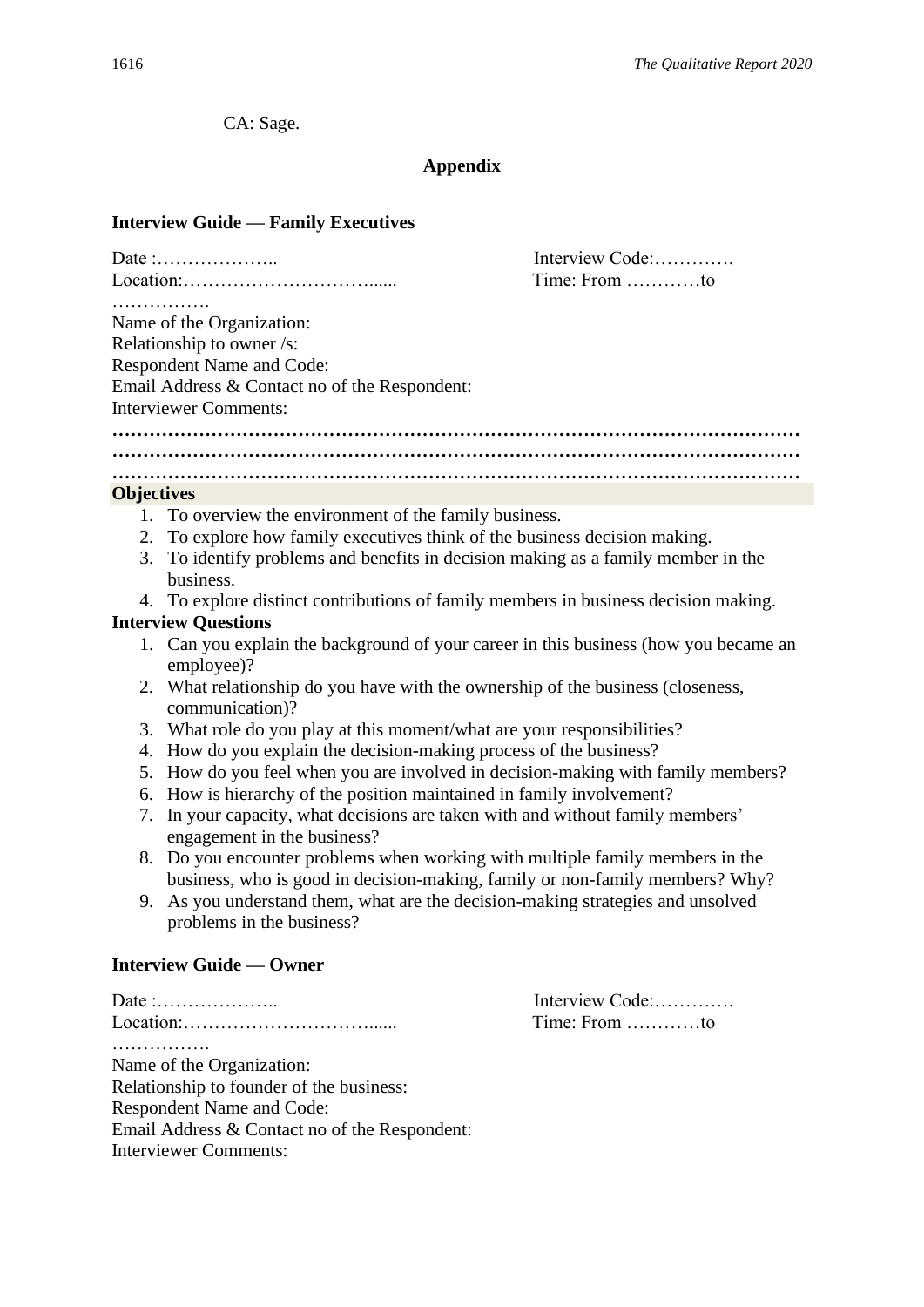**………………………………………………………………………………………………… …………………………………………………………………………………………………**

#### **…………………………………………………………………………………………………**

#### **Objectives**

- 1. To overview the environment of the family business.
- 2. To explore how an owner of the business thinks of the business decision-making.
- 3. To identify problems and benefits in decision-making as a family member in the business.

4. To explore distinct contributions of family members in business decision-making.

#### **Interview Questions**

- 1. Can you explain the background of your career in this business (how you became an employee)?
- 2. What relationship do you have with the founder of the business (is this yours, closeness, communication)?
- 3. What role do you play at this moment/what are your responsibilities?
- 4. How do you explain the decision-making process of the business?
- 5. How do you feel when you are involved in decision-making with family members?
- 6. How is hierarchy of the position maintained in decision making in the event of family involvement? Who is more supportive to you?
- 7. In your capacity, what decisions are taken with and without family members' engagement in the business? What is the most reliable managerial level of family members in the business?
- 8. Do you encounter problems when working with multiple family members in the business, who is good in decision-making, family or non-family members? Why?
- 9. As you understand, what are the decision-making strategies and unsolved problems in the business?
- 10. What makes you like or dislike taking decisions in the influence of family members?

#### **Author Note**

Ravindra Hewa Kuruppuge is a Senior Lecturer attached to Department of Operations Management, Faculty of Management, University of Peradeniya Sri Lanka. He completed his PhD studies in 2018 at the Department of Management and Marketing, Tomas Bata University in Zlin, Czech Republic. He is an author or co-author of more 30 articles in scientific journals and presenter of several research conferences. His areas of research are human capital, knowledge management, family businesses and human resource management. He is currently teaching subjects such as Research Methodology, Operations Management and Tourism Management. Correspondence regarding this article can be addressed directly to: [kuruppuge@yahoo.com](mailto:kuruppuge@yahoo.com) or [ravindrak@pdn.ac.lk.](mailto:ravindrak@pdn.ac.lk)

Ales Gregar is an Associate Professor attached to Management and Marketing Department. He was a Vice-rector of Tomas Bata University few years back. He is an author or co-author 136 works, including 51 articles in professional journals, 57 contributions to proceedings of international conferences, 4 textbooks, 1 monograph. His areas of interest for studies are focused on Human Resource Management, Working Systems, Work and Organizational Psychology. Correspondence regarding this article can also be addressed directly to: [gregar@utb.cz.](mailto:gregar@utb.cz)

Authors of this article are grateful to the Internal Grant Agency of FaME TBU No. IGA/FaME/2016/001: Enhancing Business Performance Through Employees' Knowledge Sharing, for financial support to carry out this research.